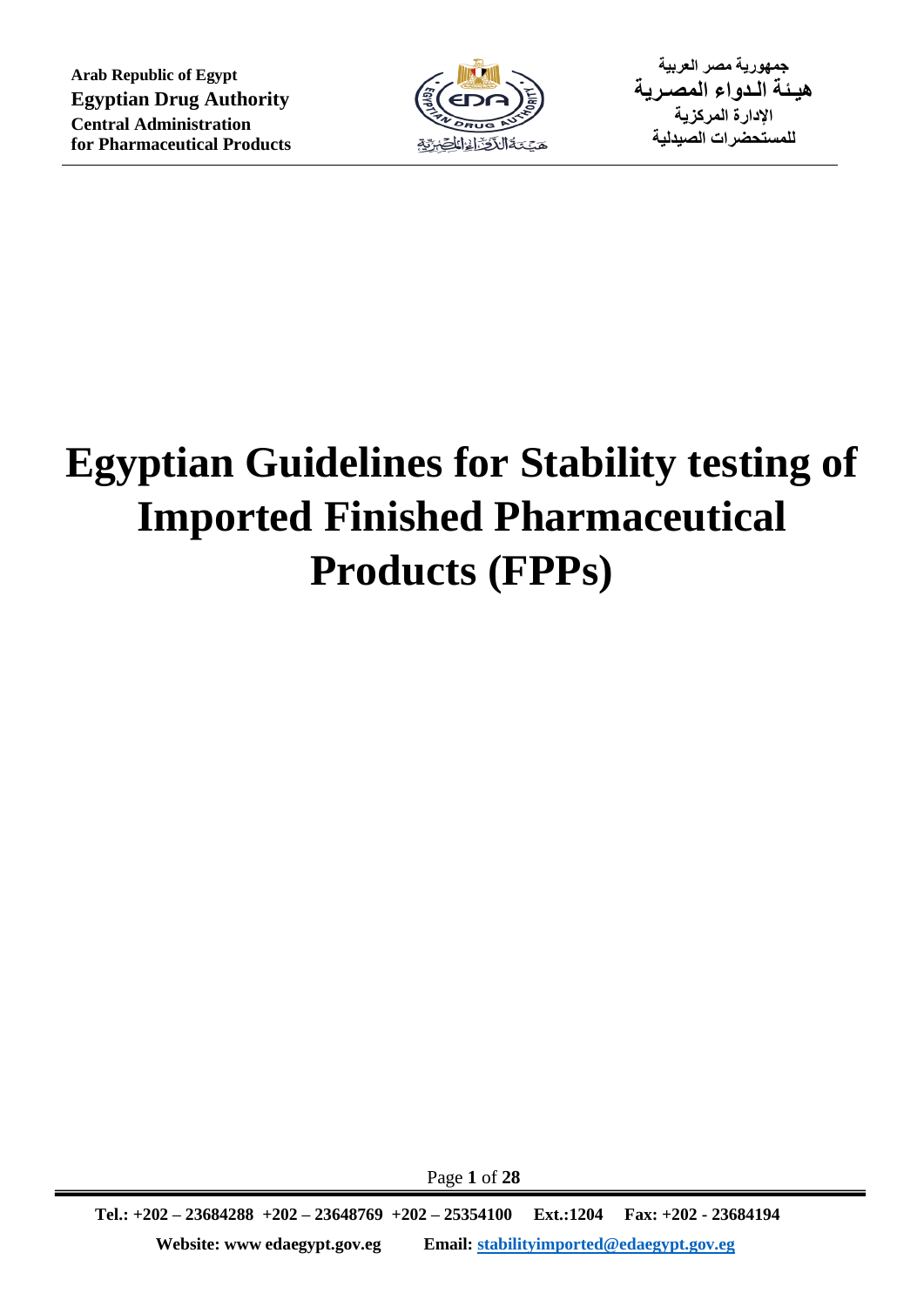

جمهورية مصر العربية هيئة الدواء المصرية الادارة المركزية للمستحضرات الصيدلية

# **Table of Contents**

| Appendix 3: Interpretation of storage statements for products approved in climatic zone II when the products are to be |
|------------------------------------------------------------------------------------------------------------------------|
| distributed in Egypt.                                                                                                  |

 $\begin{minipage}[c]{0.9\linewidth} \textbf{Glossary} \end{minipage}[c]{\label{eq:Glossary} \begin{minipage}[c]{0.9\linewidth} \textbf{Glossary} \end{minipage}[c]{\label{eq:Glossary} \begin{minipage}[c]{0.9\linewidth} \textbf{Glossary} \end{minipage}[c]{\label{eq:Glossary} \begin{minipage}[c]{0.9\linewidth} \textbf{Glossary} \end{minipage}[c]{\label{eq:Glossary} \begin{minipage}[c]{0.9\linewidth} \textbf{Glossary} \end{minipage}[c]{\label{eq:Glossary} \begin{minipage}[c]{0.9\linewidth}$ 

Page 2 of 28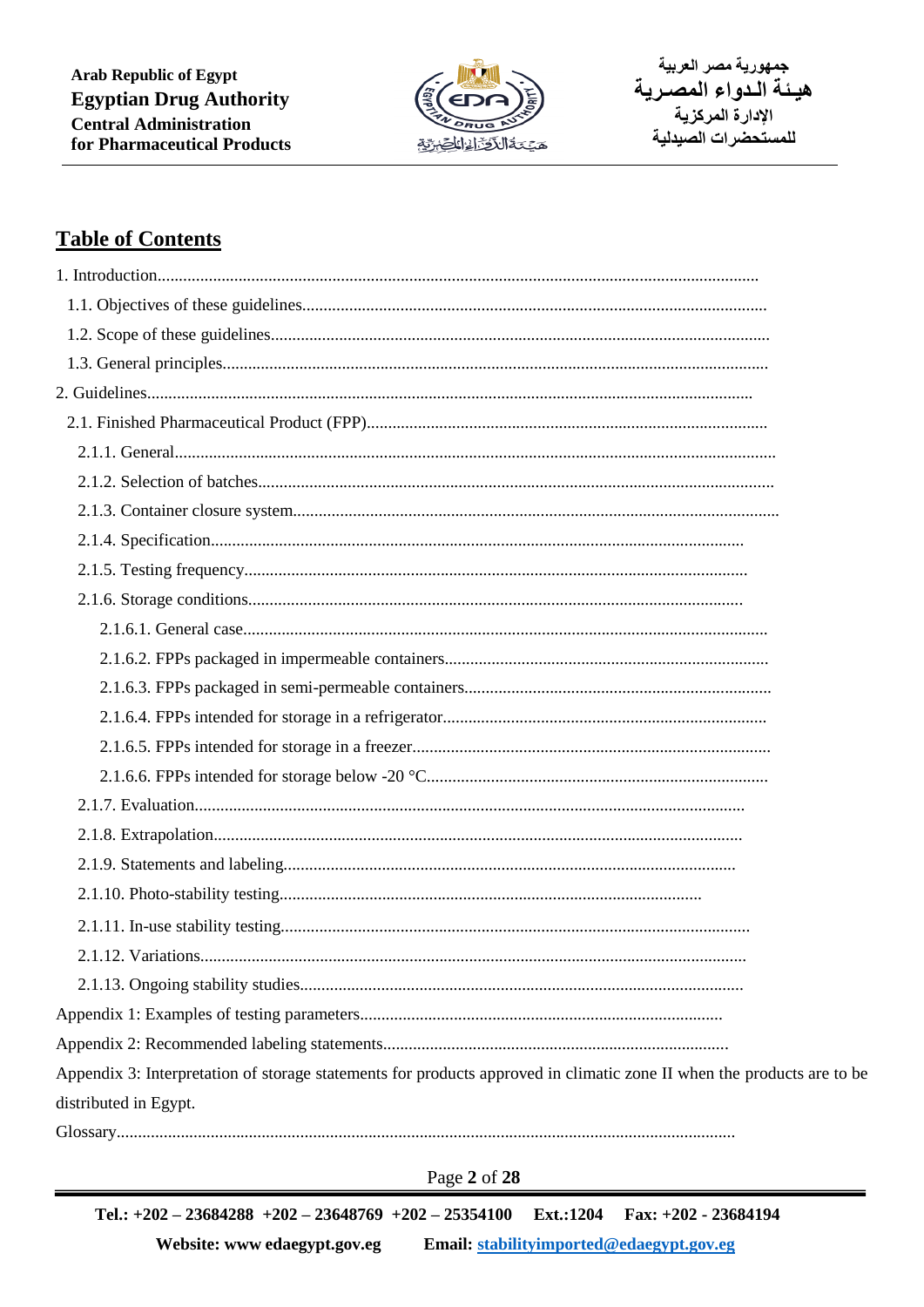

References............................................................................................................................................

# **1. Introduction:**

These guidelines are adapted from the World Health Organization (WHO) guidelines and International council of harmonization of Technical Requirements for Pharmaceuticals for Human Use (ICH) on stability testing of finished pharmaceutical products.

## **1.1. Objectives of these guidelines**

These guidelines seek to exemplify the core stability data package required for registration of finished pharmaceutical products (FPPs) in Egypt. However, alternative approaches can be used when they are scientifically justified. Further guidance can be found in International council on Harmonization of Technical Requirements for Pharmaceuticals for Human Use (ICH) guidelines.

It is recommended that these guidelines should also be applied to products that are already being marketed, e.g. upon re-registration or upon re-evaluation.

#### **1.2. Scope of these guidelines**

These guidelines apply to new and existing APIs and address information to be submitted in original and subsequent applications for marketing authorization of their related FPP for human use.

# **1.3. General principles**

The purpose of stability testing is to provide evidence of how the quality of FPP varies with time under the influence of a variety of environmental factors such as temperature, humidity and light. The stability program also includes the study of product-related factors that influence its quality, for example, interaction of API with excipients, container closure systems and packaging materials. In fixed-dose combination FPPs (FDCs) the interaction between two or more APIs also has to be considered.

As a result of stability testing a shelf-life for the FPP can be established and storage conditions can be recommended.

# **2. Guidelines:**

# **2.1. Finished Pharmaceutical Product (FPP)**

#### **2.1.1. General**

The design of the stability studies for the FPP should be based on knowledge of the behavior and properties of the API, information from stability studies on the API and on experience gained from preformulation studies and investigational FPPs.

Page **3** of **28**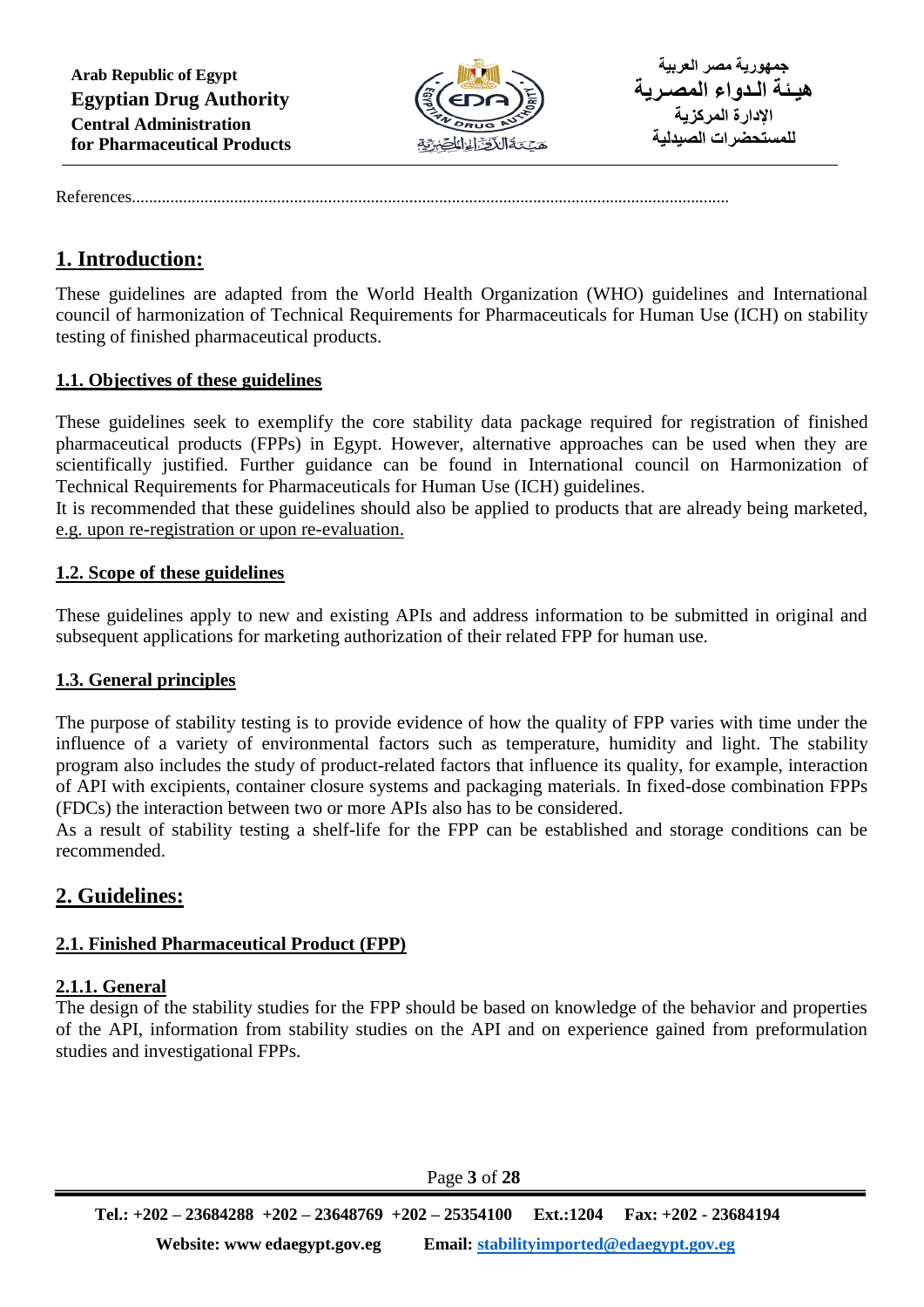

# **2.1.2. Selection of batches:**

# **Fully imported products:**

# **New registration**

# **Case 1:**

At the time of stability file submission, stability data on production batches is available.

# **Data to be submitted:**

Stability data (long term and accelerated) on three production batches to cover the proposed shelf life. **Case 2:**

At the time of stability file submission, stability data on production batches is not available or not yet completed as the product is newly registered in the reference country.

# **Data to be submitted:**

- Stability data (long term and accelerated) on three primary batches (pilot-scale batches) to cover the proposed shelf life.
- Available ongoing stability data on the production batches (if applicable).

# **In case of Renewal registration:**

- It is accepted to submit long term stability data to cover the registered shelf life on one batch.

# **Bulk Imported products (primary packager in Egypt):**

# **New registration**

# **Data to be submitted:**

- Stability data on one bulk batch in the intended bulk container.
- Long term and accelerated stability data on three production batches from the primary packager in the reference country to cover the proposed shelf life of the product.
- Commitment from the primary packager in Egypt:
	- 1- To follow the same packaging materials specifications as the reference country.

2- To submit long term stability data on three production batches to cover the proposed shelf life once available and in this case this condition will be stated in the stability approval.

# **Renewal**

# **Data to be submitted:**

- Stability data on one bulk batch in the intended bulk container.
- Long term stability data on one production batch from the primary packager in Egypt to cover the proposed shelf life of the product.

# **N.B:**

- If the scale of batches (production / pilot / primary) is not stated in the CTD, scanned copy of signed and stamped declaration is needed to clarify the scale of the submitted batches.
- All stability data (long term and accelerated) to be submitted with manufacturing date of the stability batches to be within the last 10 years from the date of submission.
- In case of non-availability of any requested data, scanned copy of signed and stamped justification needs to be submitted to be evaluated by **Stability Committee**.

Page **4** of **28**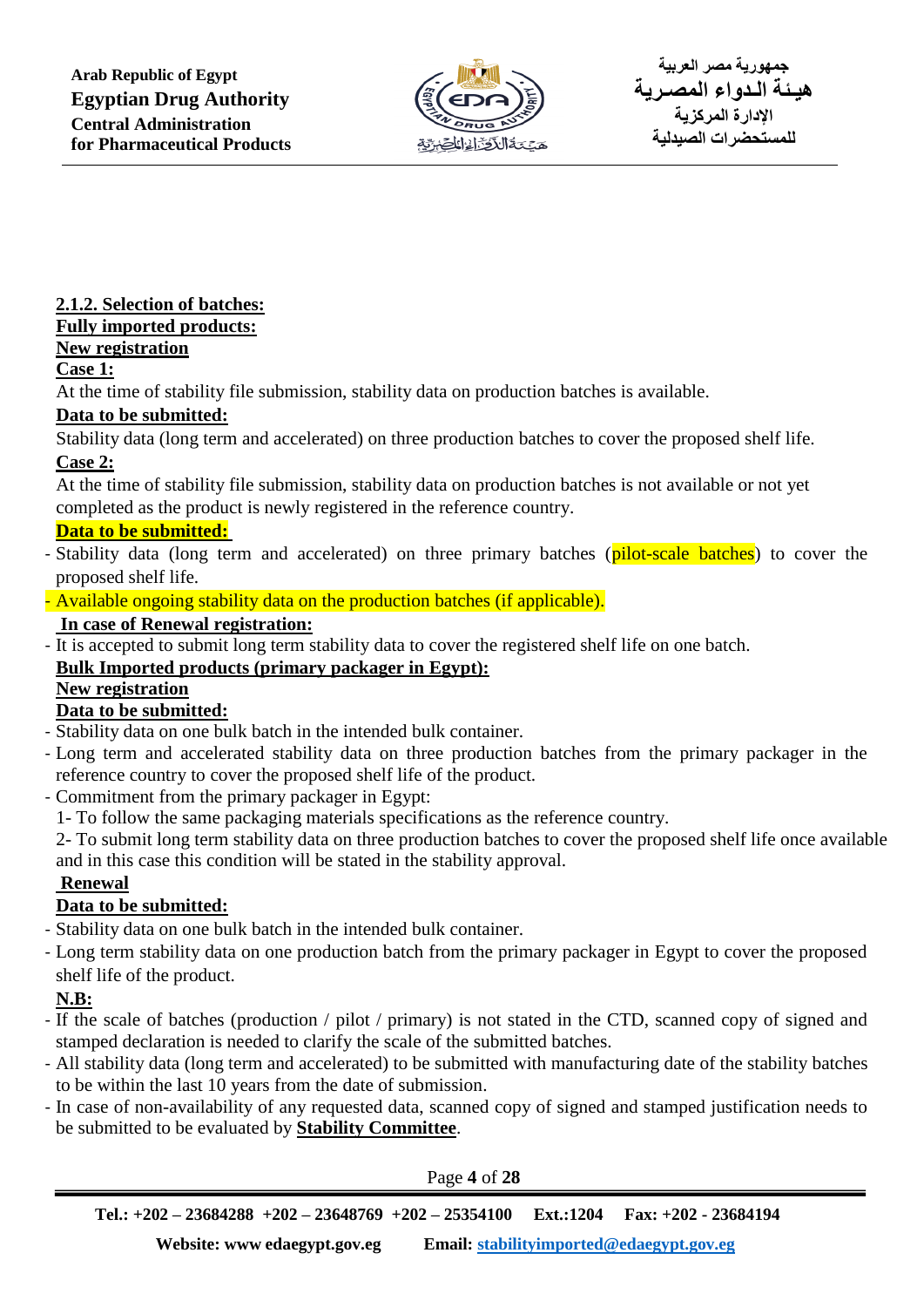**Arab Republic of Egypt Egyptian Drug Authority Central Administration for Pharmaceutical Products**



**جمهورية مصر العربية هيـئة الـدواء المصـرية اإلدارة المركزية للمستحضرات الصيدلية**

- Stability study should be performed on each individual strength, dosage form and for each container closure system type unless bracketing or matrixing is applied.

## **2.1.3. Container closure system**

-Stability testing should be conducted on the dosage form packaged in the same container closure system proposed for marketing. Any available studies carried out on the FPP outside its immediate container or in other packaging materials can form a useful part of the stress testing of the dosage form or can be considered as supporting information, respectively.

## **2.1.4. Specification**

-Stability studies should include testing of stability-indicating attributes of the FPP that are susceptible to change during storage and are likely to influence quality, safety, and/or efficacy. The testing should cover, as appropriate, the physical, chemical, biological and microbiological attributes, preservative content (e.g. antioxidant or antimicrobial preservative) and functionality tests (e.g. for a dose delivery system). Examples of testing parameters in the stability studies are listed in Appendix 1.

-Analytical procedures should be fully validated and stability-indicating. Whether and to what extent replication should be performed will depend on the results of validation studies.

-Shelf-life acceptance criteria should be derived from consideration of all available stability information. It may be appropriate to have justifiable differences between the shelf-life and release acceptance criteria based on the stability evaluation and the changes observed on storage.

-Any differences between the release and shelf-life acceptance criteria for antimicrobial preservative content should be supported by a validated correlation of chemical content and preservative effectiveness demonstrated during development of the pharmaceutical product with the product in its final formulation (except for preservative concentration) intended for marketing.

-A single primary stability batch of the FPP should be tested for effectiveness of the antimicrobial preservative (in addition to preservative content) at the proposed shelf-life for verification purposes, regardless of whether there is a difference between the release and shelf-life acceptance criteria for preservative content.

#### **2.1.5. Testing frequency**

-For long-term studies, frequency of testing should be sufficient to establish the stability profile of the FPP.

-For products with a proposed shelf-life of at least 12 months, the frequency of testing at the long-term storage condition should normally be every three months over the first year, every six months over the second year and annually thereafter throughout the proposed shelf-life (e.g., 0, 3, 6, 9, 12, 18, 24, 36 months).

Page **5** of **28**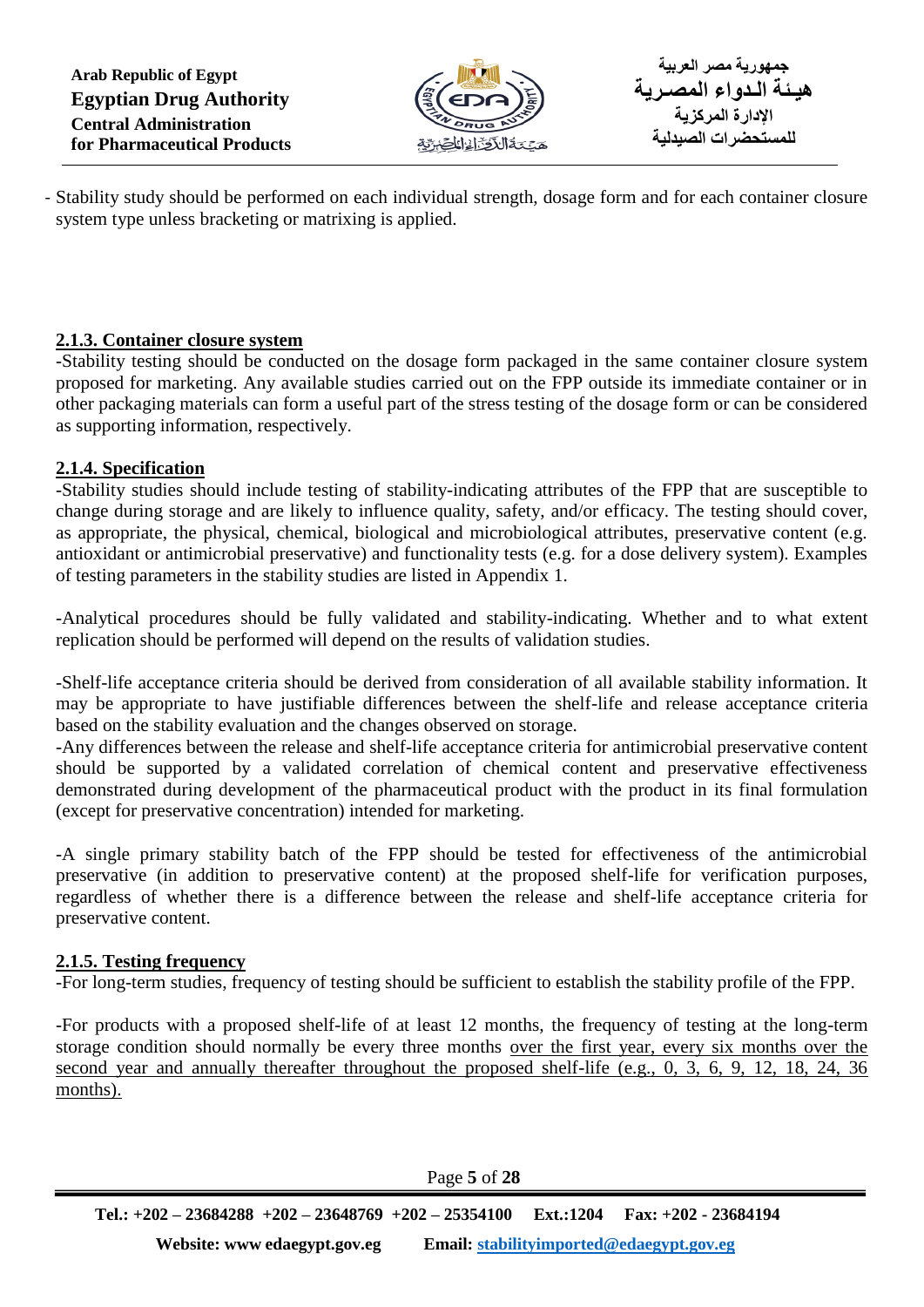

-At the accelerated storage condition, a minimum of three time points, including the initial and final time points (e.g. 0, 3 and 6 months), from a six-month study is recommended.

-Where an expectation (based on development experience) exists that results from accelerated testing are likely to approach significant change criteria, testing should be increased either by adding samples at the final time point or by including a fourth time point in the study design.

-When testing at the intermediate storage condition is called for as a result of significant change at the accelerated storage condition, a minimum of four time points, including the initial and final time points (e.g. 0, 6, 9 and12 months), from a 12-month study is recommended.

-The initial date of storage should be considered t0 and stability time points should be defined as a date with respect to t0. For example, if t0 is1 January 2020 then the one-month time point corresponds to either 1 February or 31 January 2020. For each time point, samples should be withdrawn and tested as per the protocol. Testing should be completed as soon as possible. Deviations from the protocol should be recorded and justified.

-Reduced designs, i.e. matrixing or bracketing, where the testing frequency is reduced or certain factor combinations are not tested at all can be applied if justified **(refer to ICH Q1D).**

#### **2.1.6. Storage conditions:**

-In general an FPP should be evaluated under storage conditions with specified tolerances that test its thermal stability and, if applicable, its sensitivity to moisture or potential for solvent loss. The storage conditions and the lengths of studies chosen should be sufficient to cover storage, shipment and subsequent use.

-Photo stability testing, which is an integral part of stress testing, should be conducted on at least one primary batch of the FPP if appropriate **"in case of new-registration**".

-The orientation of the product during storage, i.e. upright versus inverted, may need to be included in a protocol where contact of the product with the closure system may be expected to affect the stability of the products contained, or where there has been a change in the container closure system.

-Storage condition tolerances are usually defined as the acceptable variations in temperature and relative humidity of storage facilities for stability studies. The equipment used should be capable of controlling the storage conditions within the ranges defined in these guidelines. The storage conditions should be monitored and recorded. Short-term environmental changes due to opening of the doors of the storage facility are accepted as unavoidable. The effect of excursions due to equipment failure should be assessed, addressed and reported if judged to affect stability results. Excursions that exceed the defined tolerances for more than 24 hours should be described in the study report and their effects assessed.

Additional data accumulated during the assessment period of the registration application should be submitted to the authorities if requested. Data from the accelerated storage condition can be used to evaluate the effect of short-term excursions outside the label storage conditions (such as might occur during shipping).

-Long-term, accelerated storage and, intermediate storage conditions for FPPs are detailed in the sections below.

Page **6** of **28**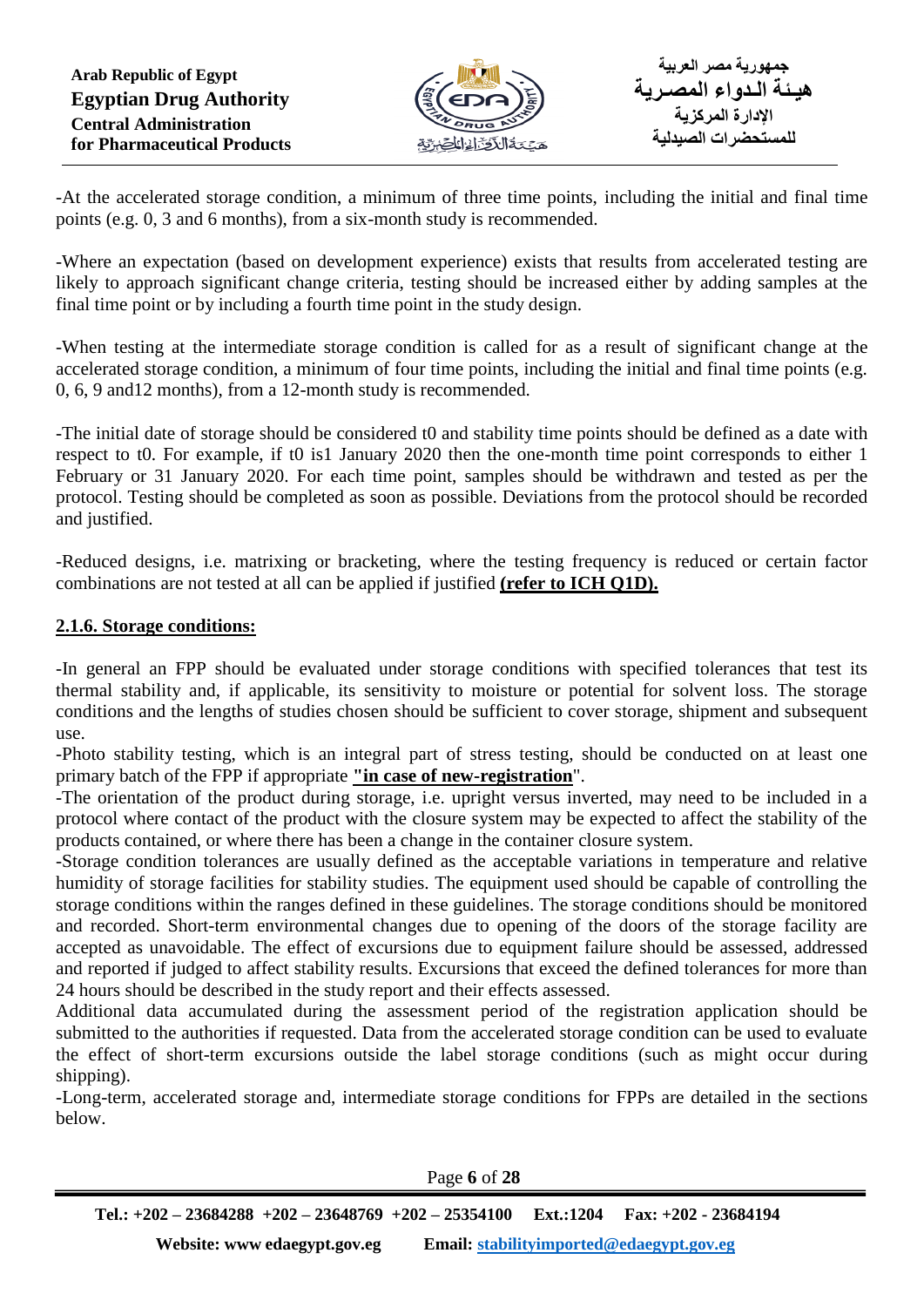

-Long term, accelerated, and, where appropriate, intermediate storage conditions for drug products are detailed in the sections below. The general case applies if the drug product is not specifically covered by a subsequent section. Alternative storage conditions can be used, if justified.

#### **2.1.6.1. General case**

| <b>Study</b>   | <b>Storage condition</b>                                        | <b>Study period</b> |
|----------------|-----------------------------------------------------------------|---------------------|
| Long term $*$  | $30^{\circ}C \pm 2^{\circ}C/65\%$ RH $\pm 5\%$ RH               | Proposed shelf life |
|                |                                                                 |                     |
|                | $25^{\circ}C \pm 2^{\circ}C/60\%$ RH $\pm$ 5% RH                |                     |
| Intermediate** | $30^{\circ}$ C ± 2 <sup>°</sup> C/ 65% RH ± 5% RH               | 12months            |
| Accelerated    | $40^{\circ}C \pm 2^{\circ}C/75\% \text{ RH} \pm 5\% \text{ RH}$ | 6 months            |

\*It is up to the applicant to decide whether long term stability studies are performed at (25 ± 2°C/60% RH  $\pm$ ) 5% RH or  $30^{\circ}$ C ±  $2^{\circ}$ C/65% RH ± 5% RH).

\*\*If  $30^{\circ}$ C  $\pm$  2°C/65% RH  $\pm$  5% RH is the long-term condition, there is no intermediate condition.

-If long-term studies are conducted at  $25\degree C \pm 2\degree C/60\% RH \pm 5\% RH$  and "significant change" occurs at any time during six months' testing at the accelerated storage condition, additional testing at the intermediate storage condition should be conducted and evaluated against significant change criteria. In this case the initial application should include a minimum of six months' data from a 12-month study at the intermediate storage condition.

In general "significant change" for an FPP is defined as:

• A change from the initial content of API(s) of 5% or more detected by assay, or failure to meet the acceptance criteria for potency when using biological or immunological procedures. (**Note**: Other values may be applied, if justified, to certain products, such as multivitamins and herbal preparations.)

• Any degradation product exceeding its acceptance criterion.

• Failure to meet the acceptance criteria for appearance, physical attribute and functionality test (e.g. color, phase separation, resuspendability, caking, hardness, dose delivery per actuation). However, some changes in physical attributes (e.g. softening of suppositories, melting of creams, and partial loss of adhesion for transdermal products) may be expected under accelerated conditions.

Also, as appropriate for the dosage form:

•Failure to meet the acceptance criterion for pH;

**Or** •Failure to meet the acceptance criteria for dissolution for 12 dosage units.

# **2.1.6.2. FPPs packaged in impermeable containers**

-Parameters required to classify the packaging materials as permeable or impermeable depend on the characteristics of the packaging material, such as thickness and permeability coefficient. The suitability of

Page **7** of **28**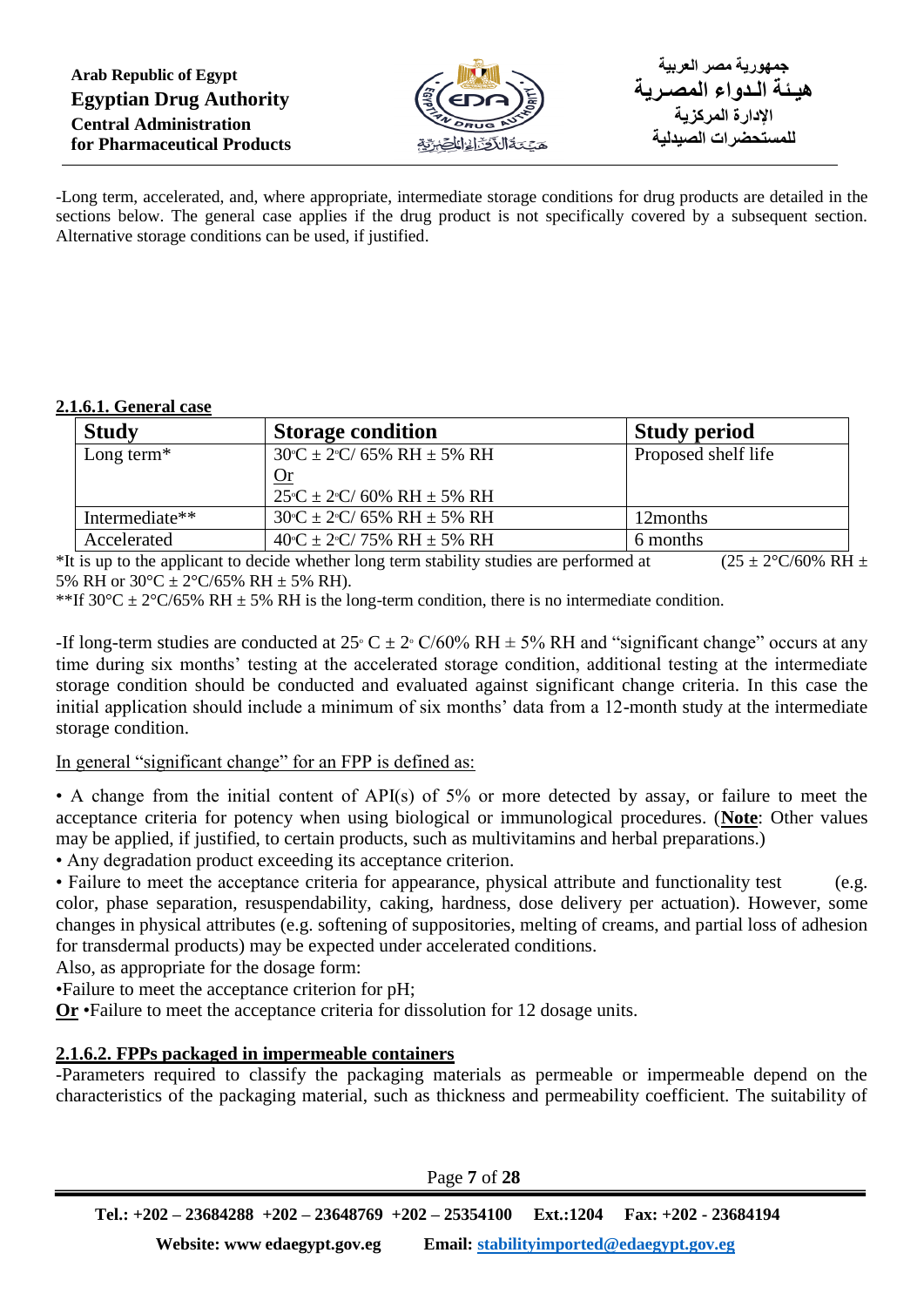

the packaging material used for a particular product is determined by its product characteristics. Containers generally considered to be moisture-impermeable include glass ampoules.

-Sensitivity to moisture or potential for solvent loss is not a concern for FPPs packaged in impermeable containers that provide a permanent barrier to passage of moisture or solvent. Thus stability studies for products stored in impermeable containers can be conducted under any controlled or ambient relative humidity condition.

## **2.1.6.3. FPPs packaged in semi-permeable containers**

-Aqueous-based products packaged in semi-permeable containers should be evaluated for potential water loss in addition to physical, chemical, biological and microbiological stability. This evaluation can be carried out under conditions of low relative humidity, as discussed below. Ultimately it should be demonstrated that aqueous based FPPs stored in semi-permeable containers could withstand environments with low relative humidity.

-Other comparable approaches can be developed and reported for non-aqueous, solvent-based products.

| <b>Study</b>   | <b>Storage condition</b>                          | <b>Study period</b> |
|----------------|---------------------------------------------------|---------------------|
| Long term $*$  | $30^{\circ}C \pm 2^{\circ}C/35\%$ RH $\pm 5\%$ RH | Proposed shelf life |
|                | Or                                                |                     |
|                | $25^{\circ}C \pm 2^{\circ}C/40\%$ RH $\pm$ 5% RH  |                     |
| Intermediate** | $30°C \pm 2°C / 35\% RH \pm 5\% RH$               | 12 months           |
| Accelerated    | $40°C \pm 2°C / NMT*25% RH$                       | 6 months            |

\* **NMT**: not more than.

\*It is up to the applicant to decide whether long term stability studies are performed at  $25 \pm 2$ °C/40% RH  $\pm$ 5% RH or  $30^{\circ}$ C ±  $2^{\circ}$ C/35% RH ± 5% RH.

\*\*If 30°C  $\pm$  2°C/35% RH  $\pm$  5% RH is the long-term condition, there is no intermediate condition.

-For long-term studies conducted at  $(25^{\circ}C \pm 2^{\circ}C/40\% \text{ RH} \pm 5\% \text{ RH})$ , additional testing at the intermediate storage condition should be performed as described under the general case to evaluate the temperature effect at 30°C if significant change other than water loss occurs during the 6 months' testing at the accelerated storage condition. A significant change in water loss alone at the accelerated storage condition does not necessitate testing at the intermediate storage condition. However, data should be provided to demonstrate that the drug product will not have significant water loss throughout the proposed shelf life if stored at 25°C and the reference relative humidity of 40% RH.

-Products meeting either of the long-term storage conditions and the accelerated conditions, as specified in the table above, have demonstrated the integrity of the packaging in semi-permeable containers. When a significant change in water loss alone at the accelerated storage condition is observed, data should be

Page **8** of **28**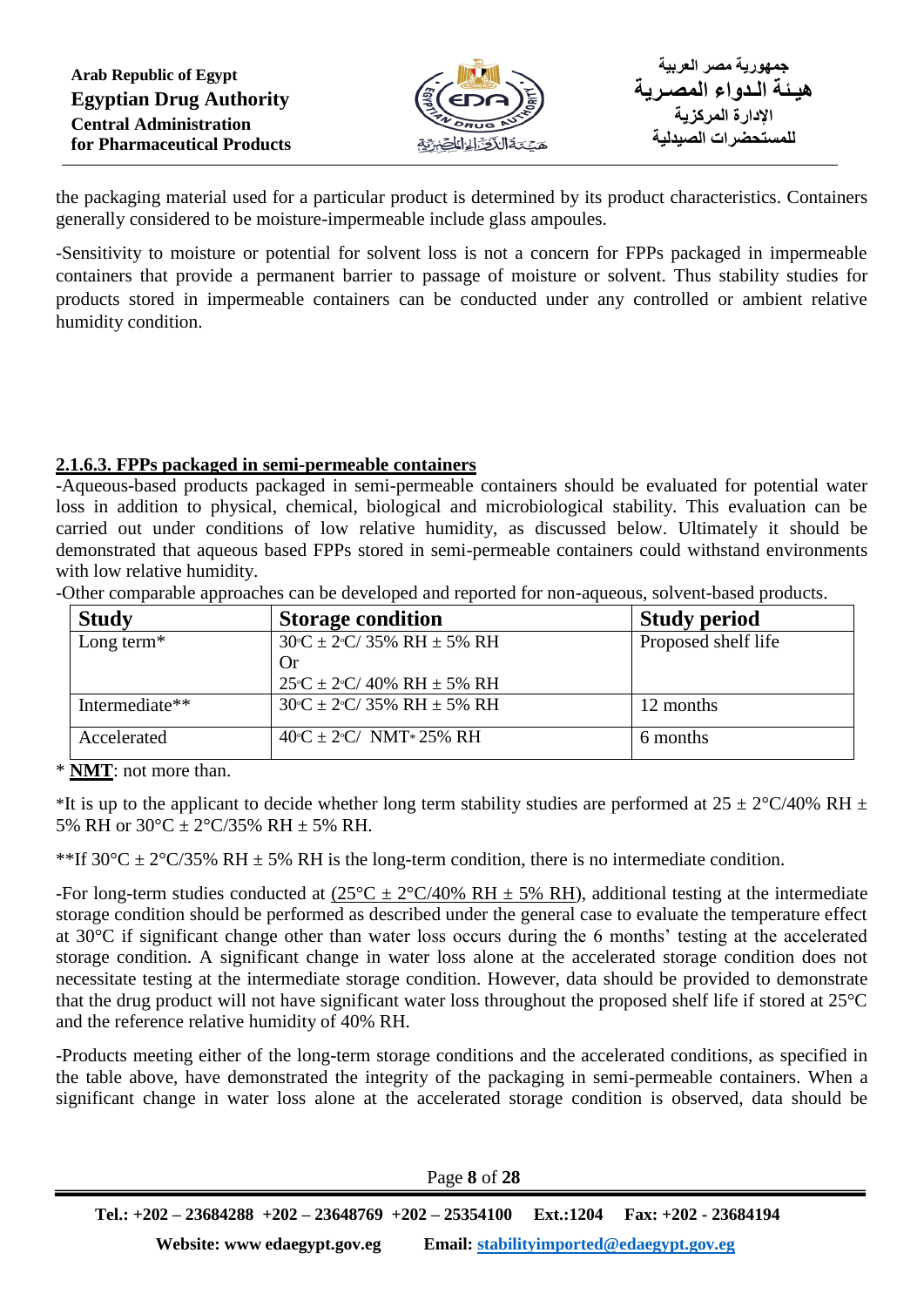

provided to demonstrate that the pharmaceutical product would not have significant water loss throughout the proposed shelf-life if stored at (30 °C/35% RH or 25 °C/40% RH).

-A 5% loss in water from its initial value is considered a significant change for a product packaged in a semi-permeable container after an equivalent of three months' storage at 40 °C not more than (NMT) 25% RH. However, for small containers (1 ml or less) or unit-dose products, a water loss of 5% or more after an equivalent of three months' storage at 40 °C/NMT 25% RH may be appropriate, if justified.

-An alternative approach to studies at the low relative humidity as recommended in the table above

(For either long-term or accelerated testing) is to perform the stability studies under higher relative humidity and deriving the water loss at the low relative humidity through calculation. This can be achieved by experimentally determining the permeation coefficient for the container closure system or, as shown in the example below, using the calculated ratio of water loss rates between the two humidity conditions at the same temperature. The permeation coefficient for a container closure system can be experimentally determined by using the worst-case scenario (e.g. the most diluted of a series of concentrations) for the proposed FPP.

## **Example of an approach for determining water loss:**

-For a product in a given container closure system, container size and fill, an appropriate approach for deriving the rate of water loss at the low relative humidity is to multiply the rate of water loss measured at an alternative relative humidity at the same temperature, by a water loss rate ratio shown in the table below. A linear water loss rate at the alternative relative humidity over the storage period should be demonstrated.

| humidity<br>Low               | testing   Alternative testing   Ratio of water   Calculation |            |                     |
|-------------------------------|--------------------------------------------------------------|------------|---------------------|
| condition                     | condition                                                    | loss rates |                     |
| 25°C / 40% RH                 | $25^{\circ}$ C / 60% RH                                      | 1.5        | $(100-40)/(100-60)$ |
| 30°C / 35% RH                 | 30°C / 65% RH                                                | 1.9        | $(100-35)/(100-65)$ |
| 30 <sup>°</sup> C / 35% RH    | 30 <sup>o</sup> C / 75% RH                                   | 2.6        | $(100-35)/(100-75)$ |
| $40^{\circ}$ C / NMT * 25% RH | $40^{\circ}$ C / 75% RH                                      | 3.0        | $(100-25)/(100-75)$ |

\* NMT: not more than.

Valid water loss rate ratios at relative humidity conditions other than those shown in the table above can also be used.

#### **2.1.6.4. FPPs intended for storage in a refrigerator**

| <b>Study</b> | <b>Storage condition</b>                                                                        | <b>Study period</b> |
|--------------|-------------------------------------------------------------------------------------------------|---------------------|
| Long term    | $5^{\circ}$ C $\pm$ 3°C                                                                         | Proposed shelf life |
| Accelerated  | 25 °C ± 2 °C/60% RH ± 5% RH or<br>30 °C ± 2 °C/65% RH ± 5% RH or<br>30 °C ± 2 °C/75% RH ± 5% RH | 6 months            |

-If the FPP is packaged in a semi-permeable container, appropriate information should be provided to assess the extent of water loss.

Page **9** of **28**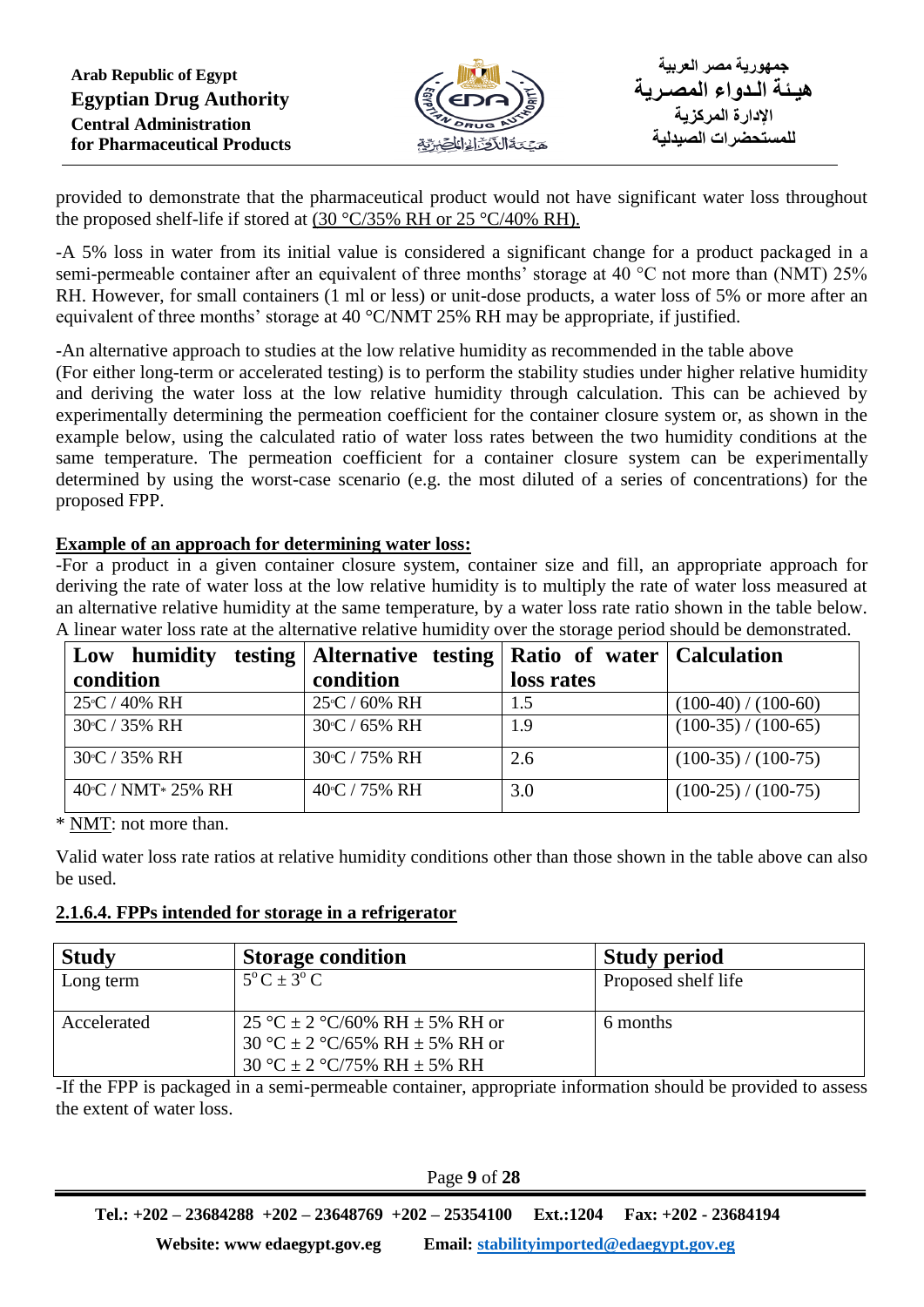

-Data from refrigerated storage should be assessed according to the evaluation section of these guidelines, except where explicitly noted below.

-If significant change occurs between three and six months' testing at the accelerated storage condition, the proposed shelf-life should be based on the data available from the long-term storage condition.

-If significant change occurs within the first three months' testing at the accelerated storage condition, a discussion should be provided to address the effect of short-term excursions outside the label storage condition, e.g. during shipment and handling. This discussion can be supported, if appropriate, by further testing on a single batch of the FPP for a period shorter than three months but with more frequent testing than usual. It is considered unnecessary to continue to test a product throughout six months when a significant change has occurred within the first three months of accelerated studies at the specific condition chosen in accordance with the risk analysis.

# **2.1.6.5. FPPs intended for storage in a freezer**

| <b>Study</b> | Storage condition          | <b>Study period</b> |
|--------------|----------------------------|---------------------|
| Long term    | $-20^{\circ}$ C $\pm$ 5° C | Proposed shelf life |

-For FPPs intended for storage in a freezer, the shelf-life should be based on the long-term data obtained at the long-term storage condition. In the absence of an accelerated storage condition for FPPs intended to be stored in a freezer, testing on a single batch at an elevated temperature (e.g.  $5^{\circ}C \pm 3^{\circ}C$  or  $25^{\circ}C \pm 2^{\circ}C$  or 30 °C  $\pm$  2 °C) for an appropriate time period should be conducted to address the effect of short-term excursions outside the proposed label storage condition.

# **2.1.6.6. FPPs intended for storage below -20 °C**

-FPPs intended for storage at temperatures below -20 °C should be treated on a case-by-case basis.

# **2.1.7. Evaluation**

-A systematic approach should be adopted to the presentation and evaluation of the stability information, which should include, as appropriate, results from the physical, chemical, biological and microbiological tests, including particular attributes of the dosage form (for example, dissolution rate for solid oral dosage forms).

-The purpose of the stability study is to establish, based on testing a minimum number of batches of the FPP, a shelf-life and label storage instructions applicable to all future batches of the FPP manufactured under similar circumstances. The degree of variability of individual batches affects the confidence that a future production batch will remain within specification throughout its shelf-life.

# **2.1.8. Extrapolation**

Page **10** of **28**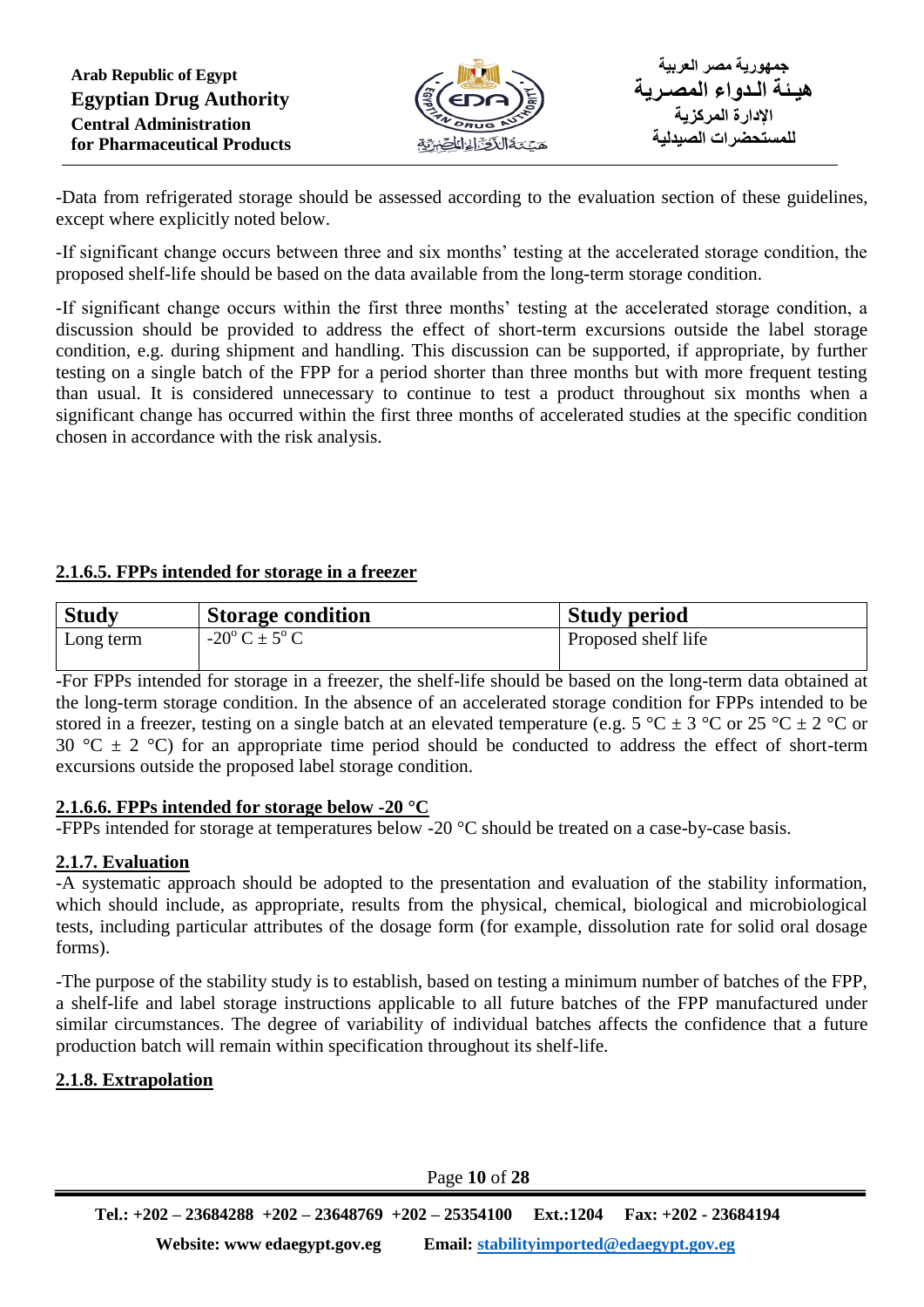

-For products that are marketed in the country of origin for less than one year, or when complete long term stability data covering the proposed shelf life is not available and clearly justified by statistical analysis.

-Accelerated stability data for 6 months and available long term stability data should be submitted, and the Extrapolation could be applied as follow:

# **- Shelf life estimation for drug products at room temperature storage**

-When long term and accelerated data showing little or no change over time and little or no variability

-Extrapolation of the shelf life beyond the period covered by the submitted long-term data can be proposed to be up to twice the period covered by the submitted long-term data, but extrapolation period of shelf life should not be more than 12 months beyond, the period covered by long-term data (satisfying the requirements stated in appendix 4).

## **- Shelf life estimation for drug products intended for storage at below room temperature (refrigerator)**

-When long term and accelerated data showing little change over time and little variability

-Extrapolation of the shelf life beyond the period covered by the submitted long-term data can be proposed to be up to one-and-a-half times the period covered by the submitted long-term data, but extrapolation period of shelf life should not be more than 6 months beyond, the period covered by long-term data.

## **N.B:**

-In case of applying the extrapolation a commitment of submitting the complete long term stability study is required and the stability approval will be conditioned on that submission.

#### **2.1.9. Statements and labeling**

-A storage statement should be established for the label in accordance with relevant national/regional requirements. The statement should be based on the stability evaluation of the FPP. Where applicable, specific instructions should be provided particularly for FPPs that cannot tolerate freezing. Terms such as "ambient conditions" or "room temperature" should be avoided.There should be a direct link between the storage statement on the label and the demonstrated stability of the FPP. An expiry date should be displayed on the container label.

-The labeling statements recommended for use, if supported by the stability studies, are provided in Appendix 2. Information on the interpretation and conversion of storage statements for products approved in zone II when the products are to be distributed in zone IV is provided in Appendix 3.

-In principle, FPPs should be packed in containers that ensure stability and protect the FPP from deterioration. A storage statement should not be used to compensate for inadequate or inferior packaging. Additional labeling statements could be used in cases where the results of the stability testing demonstrate limiting factors (see Appendix 2).

#### **2.1.10. Photo-stability testing**

-The intrinsic photo-stability characteristics of new drug products should be evaluated to demonstrate that, as appropriate, light exposure does not result in unacceptable change.

Page **11** of **28**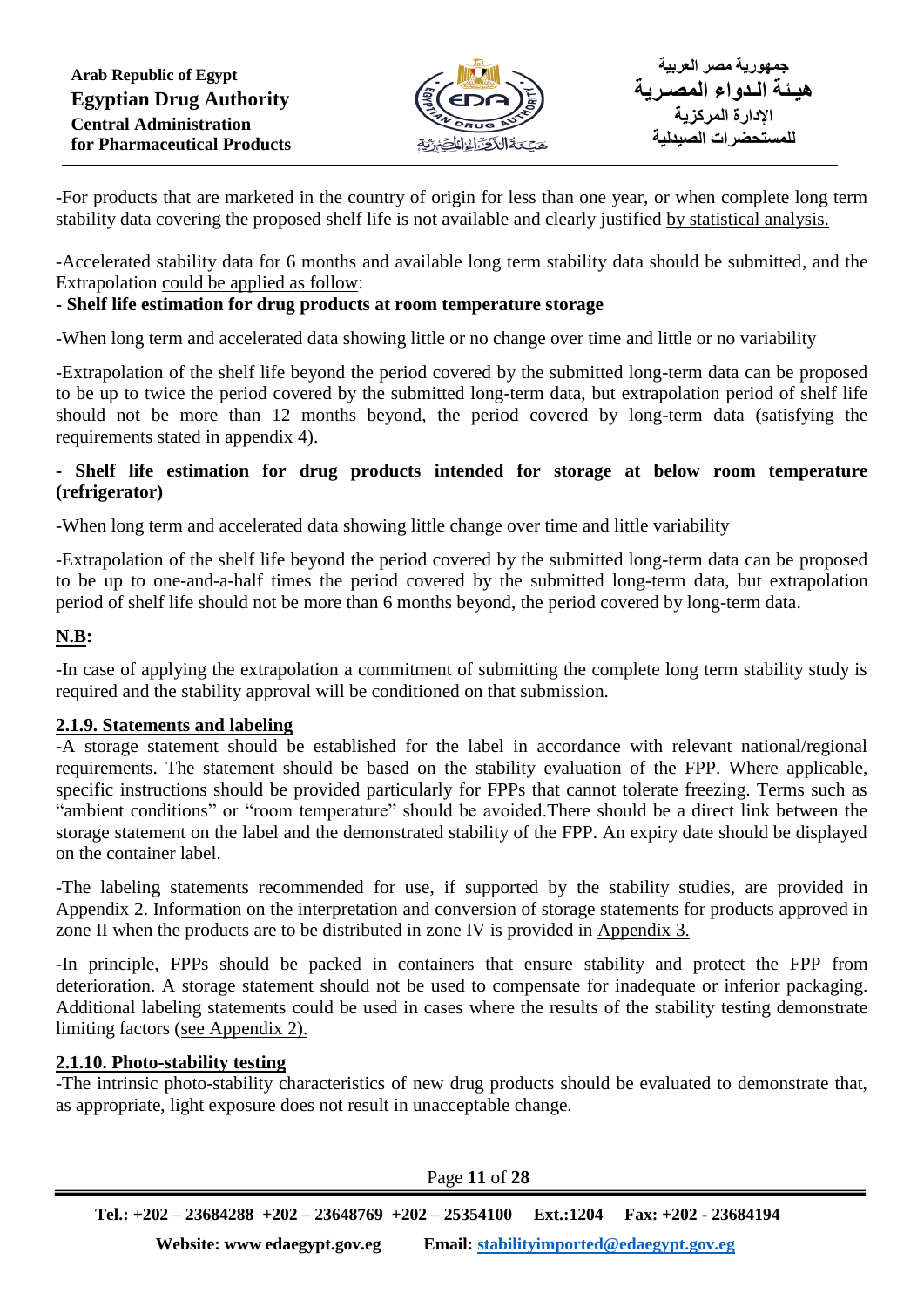

-Normally, photo-stability testing is carried out on a single primary batch. Under some circumstances these studies should be repeated if certain variations and changes are made to the product (e.g., formulation, packaging). Whether these studies should be repeated depends on the photo-stability characteristics determined at the time of initial filing and the type of variation and/or change made.

-A systematic approach to photo-stability testing is recommended covering, as appropriate, studies such as: i) Tests on the exposed drug product outside of the immediate pack; and if necessary;

- ii) Tests on the drug product in the immediate pack; and if necessary;
- iii) Tests on the drug product in the marketing pack.

-The extent of drug product testing should be established by assessing whether or not acceptable change has occurred at the end of the light exposure testing. Acceptable change is change within limits justified by the applicant.

-Normally, the studies on drug products should be carried out in a sequential manner starting with testing the fully exposed product then progressing as necessary to the product in the immediate pack and then in the marketing pack. Testing should progress until the results demonstrate that the drug product is adequately protected from exposure to light.

-Normally, only one batch of drug product is tested during the development phase, and then the photostability characteristics should be confirmed on a single primary batch if the product is clearly photo-stable or photo-labile. If the results of the confirmatory study are equivocal, testing of up to two additional batches should be conducted.

-For some products where it has been demonstrated that the immediate pack is completely impenetrable to light, such as aluminum tubes or cans, testing should normally only be conducted on directly exposed drug product.

-It may be appropriate to test certain products such as infusion liquids, dermal creams, etc., to support their photo-stability in-use. The extent of this testing should depend on and relate to the directions for use, and is left to the applicant's discretion.

The analytical procedures used should be suitably validated.

# **2.1.11. In-use stability testing**

-The purpose of in-use stability testing is to provide information for the labeling on the preparation, storage conditions and utilization period of multi-dose products after opening, reconstitution or dilution of a solution, e.g. an antibiotic injection supplied as a powder for reconstitution.

-The registration for a multi-dose product should include either the in-use stability data on which the in-use shelf-life is based or a justification why no in-use shelf-life is established. This justification can also be based on experimental results.

-In case of manufacturing site change or addition (variation) of a multi dose product, in use stability study is required from the new manufacturer. (If it is not available, it should be justified).

# **a. Selection of batches**

Page **12** of **28**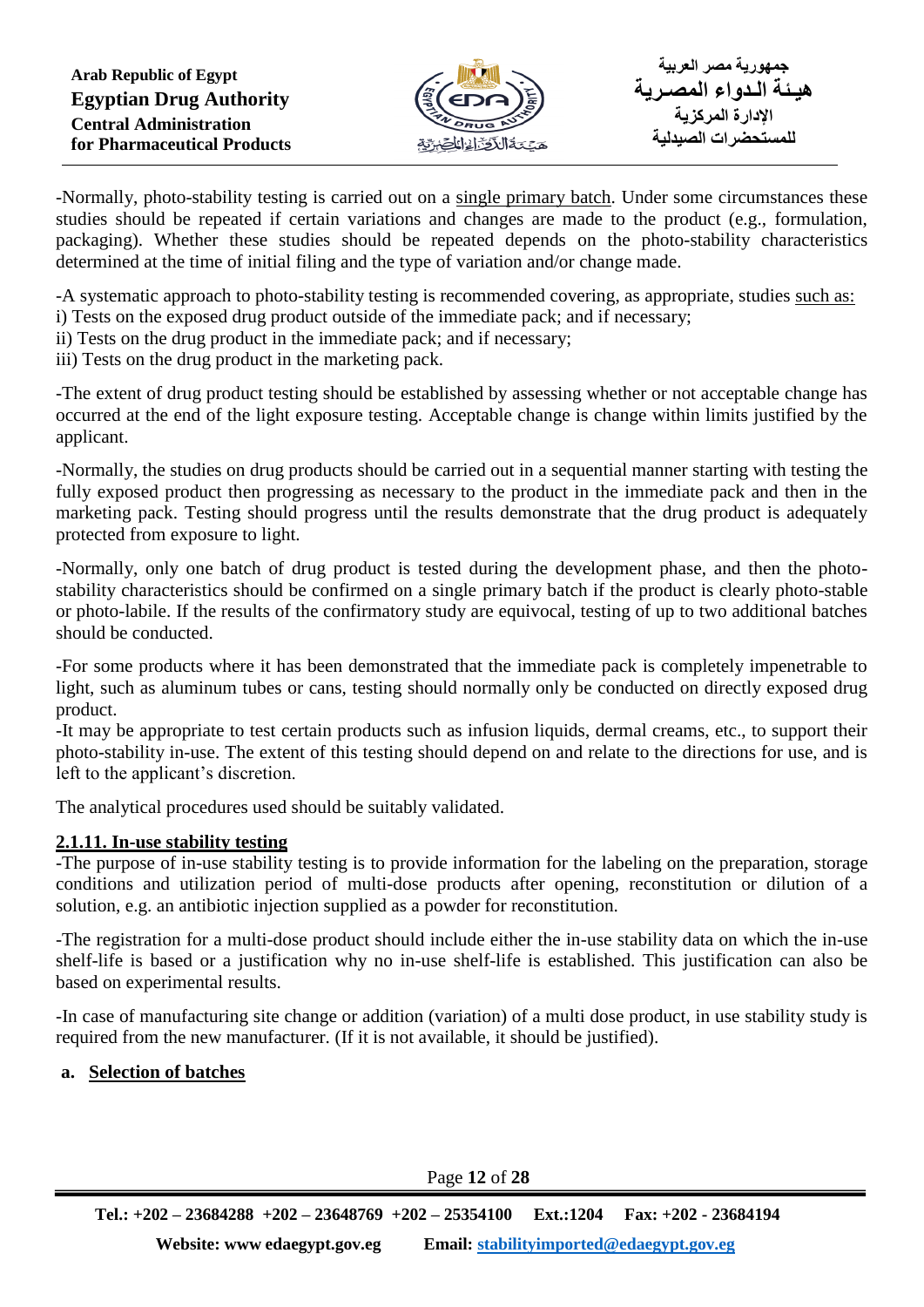

-A minimum of two batches, at least pilot scale batches, should be subjected to the test. At least one of the batches should be chosen towards the end of its shelf life. If such results are not available, one batch should be tested at the final point of the submitted stability studies.

-The batch number, date of manufacture and size of each batch should be stated. The container and closure of the product and, if present, the medicinal device should be equivalent to that proposed for marketing.

-If the product is to be supplied in more than one container size or in different strengths, the in-use stability test should be applied to the product which presents the greatest susceptibility to change. The choice of the tested product should always be justified.

## **b. Test design**

-As far as possible the test should be designed to simulate the use of the product in practice taking into consideration the filling volume of the container and any dilution/reconstitution before use. At intervals comparable to those which occur in practice appropriate quantities should be removed by the withdrawal methods normally used and described in the product literature. Sampling should take place under normal environmental conditions of use.

-The appropriate physical, chemical and microbial properties of the product susceptible to change during storage should be determined over the period of the proposed in-use shelf life.

-If possible, testing should be performed at intermediate time points and at the end of the proposed in-use shelf life on the final remaining amount of the product in the container. Specific parameters, e.g. for liquids and semi-solids, preservatives, per content and effectiveness, need to be studied.

#### **c. Test storage conditions**

The product should be stored under the conditions as recommended in the product literature (SPC and PIL) throughout the in-use stability test period. Any other storage conditions should be justified.

#### **d. Test parameters**

The appropriate physical, chemical and microbial properties of the product susceptible to change during use should be monitored. The tests used must be appropriate to individual dosage forms, however, examples of parameter types which may need to be studied are given below:

- Physical: color, clarity, closure integrity, particulate matter, particle size
- Chemical: active substance assay(s), antimicrobial preservative and antioxidant content(s), degradation product level(s), pH
- Microbial: Total viable count, sterility

# **e. Analytical procedures**

The analytical procedures used in the study should be described and fully validated. Stability indicating assays should be employed.

#### **f. Presentation of the results**

The results should be summarized and tabulated. If relevant, the results should be presented graphically.

Page **13** of **28**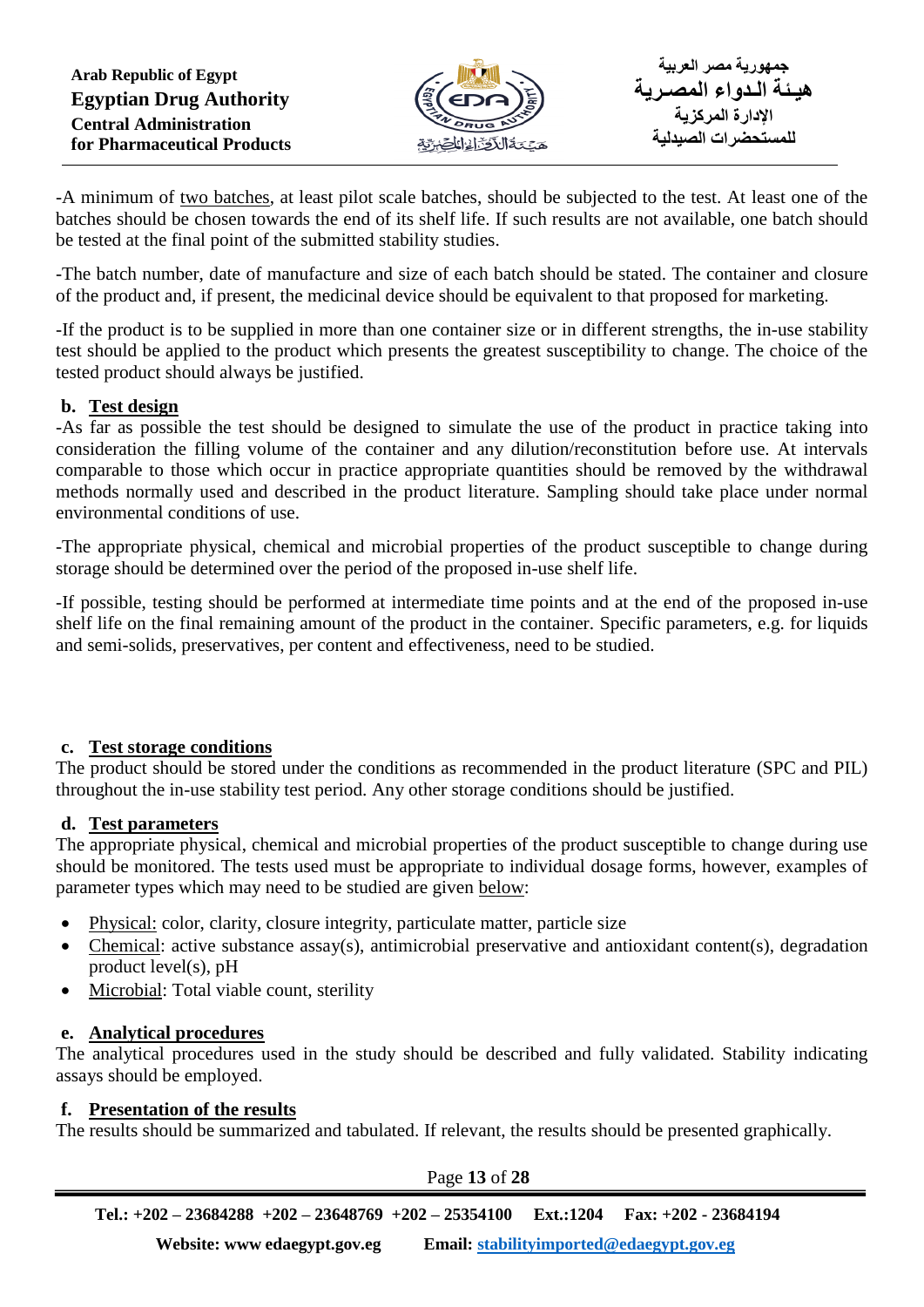

## **g. Evaluation**

-Conclusions reached based on the data provided should be stated. In the case of anomalous results these should be explained.

-Where applicable and justified an in-use shelf life specification should be given. In-use stability data should be used to determine whether or not a declaration of an in-use shelf life and additional storage conditions are necessary.

## **h. Labeling of the primary container**

The in-use shelf life should be stated on the label. In addition (if space allows) there should be a space for the user to write the date of opening or the "use-by" date.

## **i. SPC, leaflet and labeling of the secondary container**

-Because it is difficult to predict all the possible conditions, under which the product will be opened, diluted reconstituted and stored, etc., the user is responsible for maintaining the quality of the product that is administered to the patient.

--In order to help the user in this responsibility, the applicant should provide the relevant information about in-use shelf life and in-use storage recommendations in the User Information Texts, (e.g. SPC, Package insert, labels) as the following examples:

# **Ex.: For unpreserved sterile products:**

General

-Chemical and physical in-use stability has been demonstrated for x hours/days at  $v^{\circ}C$ .

-From a microbiological point of view, unless the method of opening/reconstitution/dilution precludes the risk of microbial contamination, the product should be used immediately.

If not used immediately, in-use storage times and conditions are the responsibility of the user.

#### Specific text for Preparations for Infusion or Injection

-Chemical and physical in-use stability has been demonstrated for x hours/days at  $v^{\circ}C$ .

-From a microbiological point of view, the product should be used immediately. If not used immediately, inuse storage times and conditions prior to use are the responsibility of the user and would normally not be longer than 24 hours at 2 to 8  $^{\circ}$ C, unless reconstitution/dilution (etc.) has taken place in controlled and validated aseptic conditions.

**Ex.: For aqueous preserved sterile products (including antimicrobial preservatives or intrinsically selfpreserving), Non-aqueous (e.g. Oily) preparations:**

Page **14** of **28**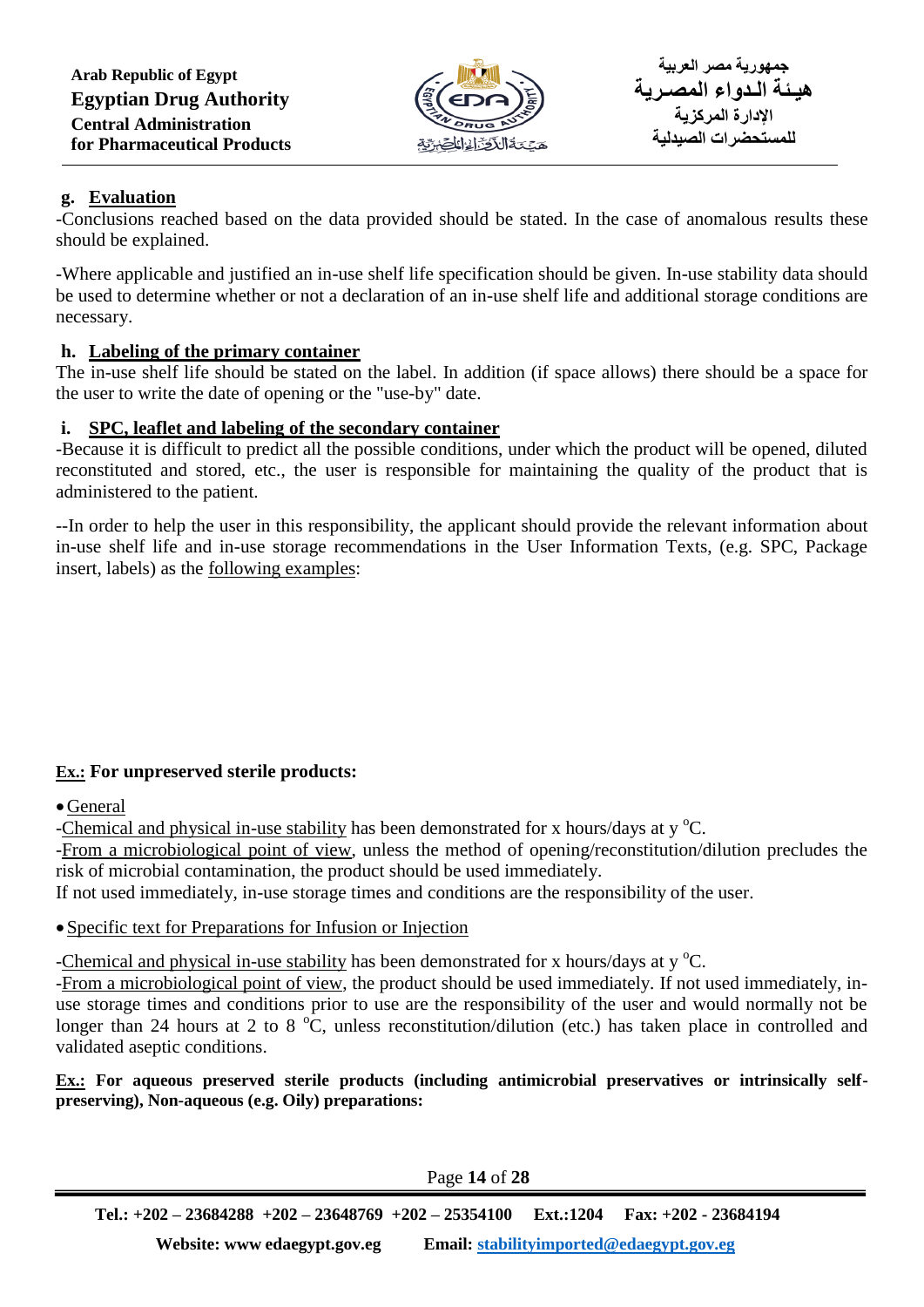

-Chemical and physical in-use stability has been demonstrated for x hours/days at  $v^{\circ}C$ .

-From a microbiological point of view, once opened, the product may be stored for a maximum of z days at  $t^{\circ}$ C. Other in-use storage times and conditions are the responsibility of the user.

-The applicant should justify the values of z and t on a case by case basis; z should not normally be greater than 28 days.

# **2.1.12. Variations**

-Once the FPP has been registered, additional stability studies are required whenever variations that may affect the stability FPP are made.

-The following are examples of such changes:

- Change in the manufacturing process;
- Change in the composition of the FPP;
- Change or addition of the immediate packaging;
- Change or adding the manufacturing site.
- Extension of shelf life.
- Change in storage conditions.

-In all cases of variations, the applicant should investigate whether the intended change will or will not have an impact on the quality characteristics of FPPs and consequently on their stability.

-The scope and design of the stability studies for variations and changes are based on the knowledge and experience acquired on FPPs.

-The results of these stability studies should be communicated to the regulatory authorities concerned. For further information see EMA:

Guideline on stability testing for application for variations to a marketing authorization.

# **2.1.13. Ongoing stability studies**

-After a marketing authorization has been granted, the stability of the FPP should be monitored according to a continuous appropriate program that will permit the detection of any stability issue (e.g. changes in levels of impurities or dissolution profile) associated with the formulation in the container closure system in which it is marketed. The purpose of the ongoing stability program is to monitor the product over its shelf-life and to determine that the product remains, and can be expected to remain, within specifications under the storage conditions on the label.

-This mainly applies to the FPP in the container closure system in which it is supplied, but consideration should also be given to inclusion in the program of bulk products. For example, when the bulk product is stored for a long period before being packaged and/or shipped from a manufacturing site to a packaging site, the impact on the stability of the packaged product should be evaluated and studied. Generally this would form part of development studies, but where this need has not been foreseen, inclusion of a one-off study in the ongoing stability program could provide the necessary data. Similar considerations could apply to intermediates that are stored and used over prolonged periods.

Page **15** of **28**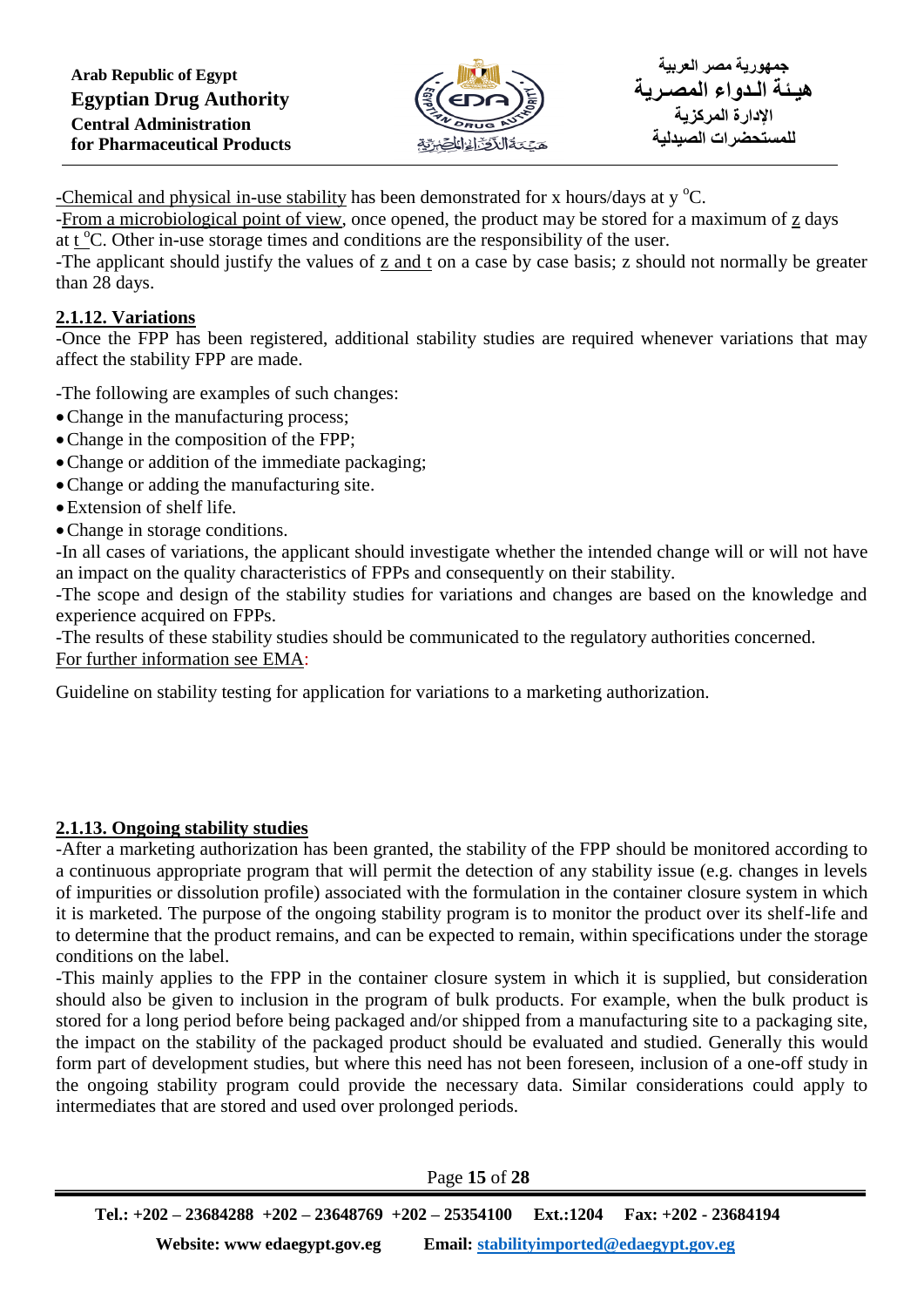

-The ongoing stability program should be described in a written protocol and results formalized as a report. The protocol for an ongoing stability program should extend to the end of the shelf-life period and should include, but not be limited to, the following parameters:

- Number of batch (es) per strength and different batch sizes, if applicable.
- The batch size should be recorded, if different batch sizes are employed;
- Relevant physical, chemical, microbiological and biological test methods;
- Acceptance criteria;
- Reference to test methods;
- Description of the container closure system(s);
- Testing frequency;
- Description of the conditions of storage (standardized conditions for long-term testing as described in these guidelines, and consistent with the product labeling, should be used); and other applicable parameters specific to the FPP. The protocol for the ongoing stability program can be different from that of the initial long-term stability study as submitted in the marketing authorization dossier provided that this is justified and documented in the protocol (for example, the frequency of testing, or when updating to meet revised recommendations).

-The number of batches and frequency of testing should provide sufficient data to allow for trend analysis. Unless otherwise justified, at least one batch per year of product manufactured in every strength and every primary packaging type, if relevant, should be included in the stability program (unless none is produced during that year). The principle of bracketing and matrixing designs may be applied if scientifically justified in the protocol.

-In certain situations additional batches should be included in the ongoing stability program. For example, an ongoing stability study should be conducted after any significant change or significant deviation to the processor container closure system. Any reworking, reprocessing or recovery operation should also be considered for inclusion.

-Out-of-specification results or significant atypical trends should be investigated. Any confirmed significant change, out-of-specification result, or significant atypical trend should be reported immediately to the relevant competent authorities. The possible impact on batches on the market should be considered in consultation with the relevant competent authorities.

-A summary of all the data generated, including any interim conclusions on the program, should be should be written and maintained. This summary should be subjected to periodic review.

#### **2.1.14. Stability Commitment**

When available long term stability data on production batches do not cover the proposed shelf life granted at the time of approval, a commitment should be made to continue the stability studies post approval in order to firmly establish the shelf life.

Where the submission includes long term stability data from three production batches covering the proposed shelf life, a post approval commitment is considered unnecessary. Otherwise, one of the following commitments should be made:

1. If the submission includes data from stability studies on at least three production batches, a commitment should be made to continue the long term studies through the proposed shelf life and the accelerated studies for 6 months.

2. If the submission includes data from stability studies on fewer than three production batches, a commitment should be made to continue the long term studies through the proposed shelf life and the

Page **16** of **28**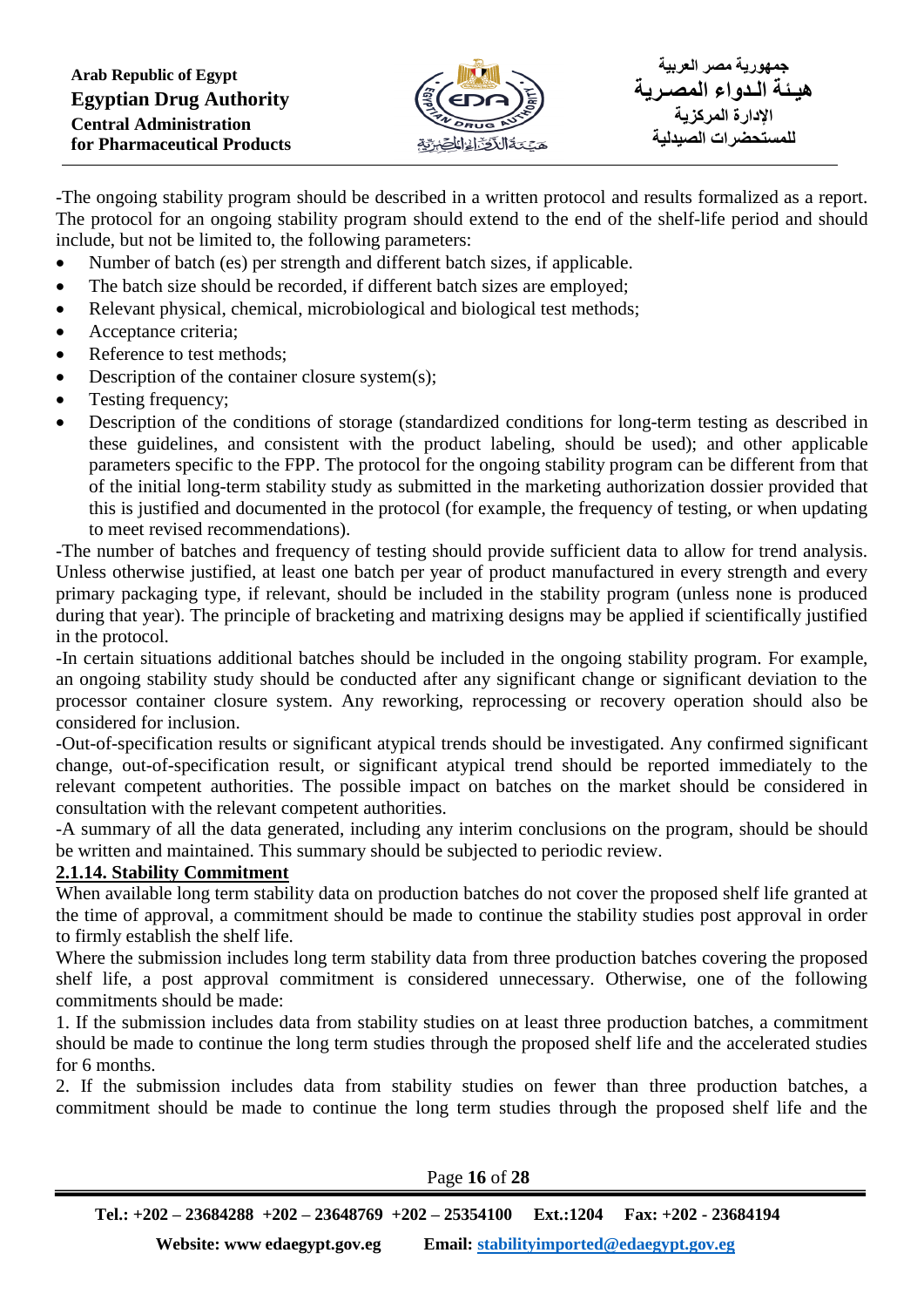

accelerated studies for 6 months, and to place additional production batches, to a total of at least three, on long term stability studies through the proposed shelf life and on accelerated studies for 6 months.

3. If the submission does not include stability data on production batches, a commitment should be made to place the first three production batches on long term stability studies through the proposed shelf life and on accelerated studies for 6 months.

The stability protocol used for studies on commitment batches should be the same as that for the primary batches, unless otherwise scientifically justified.

#### **Appendix 1: Examples of testing parameters Finished pharmaceutical products**

The following list of parameters for each dosage form is presented as a guide to the types of tests to be included in a stability study. In general, appearance, assay and degradation products should be evaluated for all dosage forms, as well as the preservative and antioxidant content if applicable. The microbial quality of multiple-dose sterile and non-sterile dosage forms should be controlled. Challenge tests should be carried out at least at the beginning and at the end of the shelf life. Such tests would normally be performed as part of the development programme, for example, within primary stability studies. They need not be repeated for subsequent stability studies unless a change has been made which has a potential impact on microbiological status. It is not expected that every test listed be performed at each time point. This can also apply to sterility

Page **17** of **28**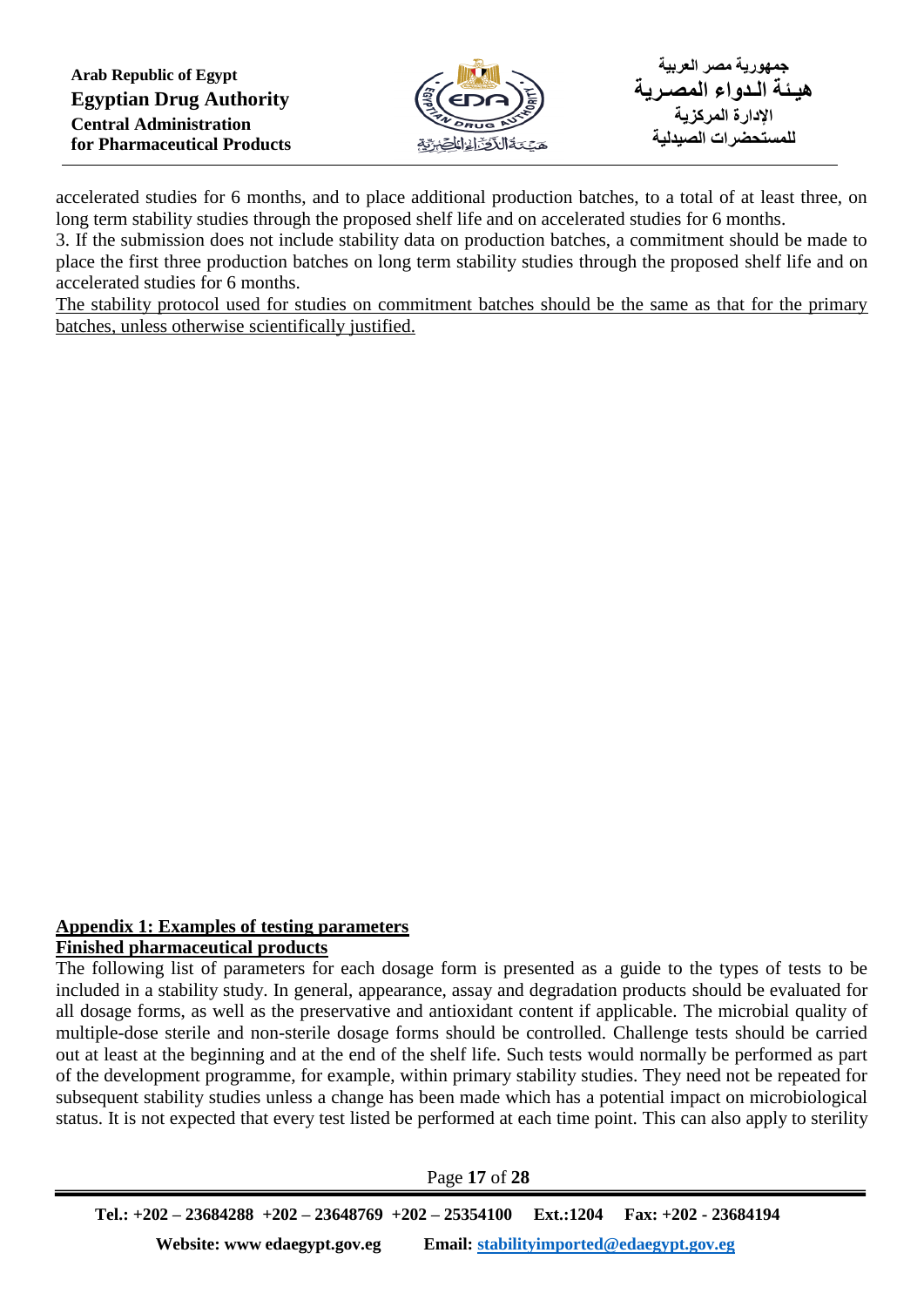

testing, which may be conducted for most sterile products at least at the beginning and at the end of the stability test period.

A validated container-closure integrity test may be used in lieu of sterility testing. Tests for pyrogens and bacterial end toxins may be limited to the time of release. Sterile dosage forms containing dry materials (powder-filled or lyophilized products) and solutions packaged in sealed glass ampoules may need no additional microbiological testing beyond the initial time point. The level of microbiological contamination in liquids packed in glass containers with flexible seals or in plastic containers should be tested at least at the beginning and at the end of the stability test period; if the long-term data provided to the regulatory authorities for marketing authorization registration do not cover the full shelf-life period, the level of microbial contamination at the last time point should also be provided. Weight loss from plastic containers should be reported over the shelf life.

The list of tests presented for each dosage form is not intended to be exhaustive, nor is it expected that every test listed be included in the design of a stability protocol for a particular finished pharmaceutical product (FPP) (for example, a test for odor should be performed only when necessary and with due consideration for the analysts safety).The storage orientation of the product, i.e. upright versus inverted, may need to be included in a protocol when contact of the product with the closure system may be expected to affect the stability of the products contained (e.g. liquids or semisolids), or where there has been a change in the container closure system.

# **1. Tablets**

Dissolution, disintegration, water content and hardness/friability. Dispersible tablets should additionally be tested for disintegration (with a limit of not more than 3 minutes) and fineness of dispersion.

# **2. Capsules**

- Hard gelatin capsules: brittleness, dissolution (or disintegration, if justified), water content and level of microbial contamination.

- Soft gelatin capsules: dissolution (or disintegration, if justified), level of microbial contamination, pH, leakage, and pellicle formation.

In case of hard gelatin or soft gelatin capsule, declaration BSE/ TSE free Products policy is required:

- TSE (transmissible Spongiform Encephalopathies )

- BSE (Bovine Spongiform Encephalopathies )

#### **3. Oral solutions, suspensions and emulsions**

-Formation of precipitate, clarity (for solutions), pH, viscosity, extractable, level of microbial contamination.

-Additionally for suspensions, dispersibility, rheological properties, mean size and distribution of particles should be considered. Also polymorphic conversion may be examined, if applicable.

-Additionally for emulsions, phase separation, mean size and distribution of dispersed globules should be evaluated.

Page **18** of **28**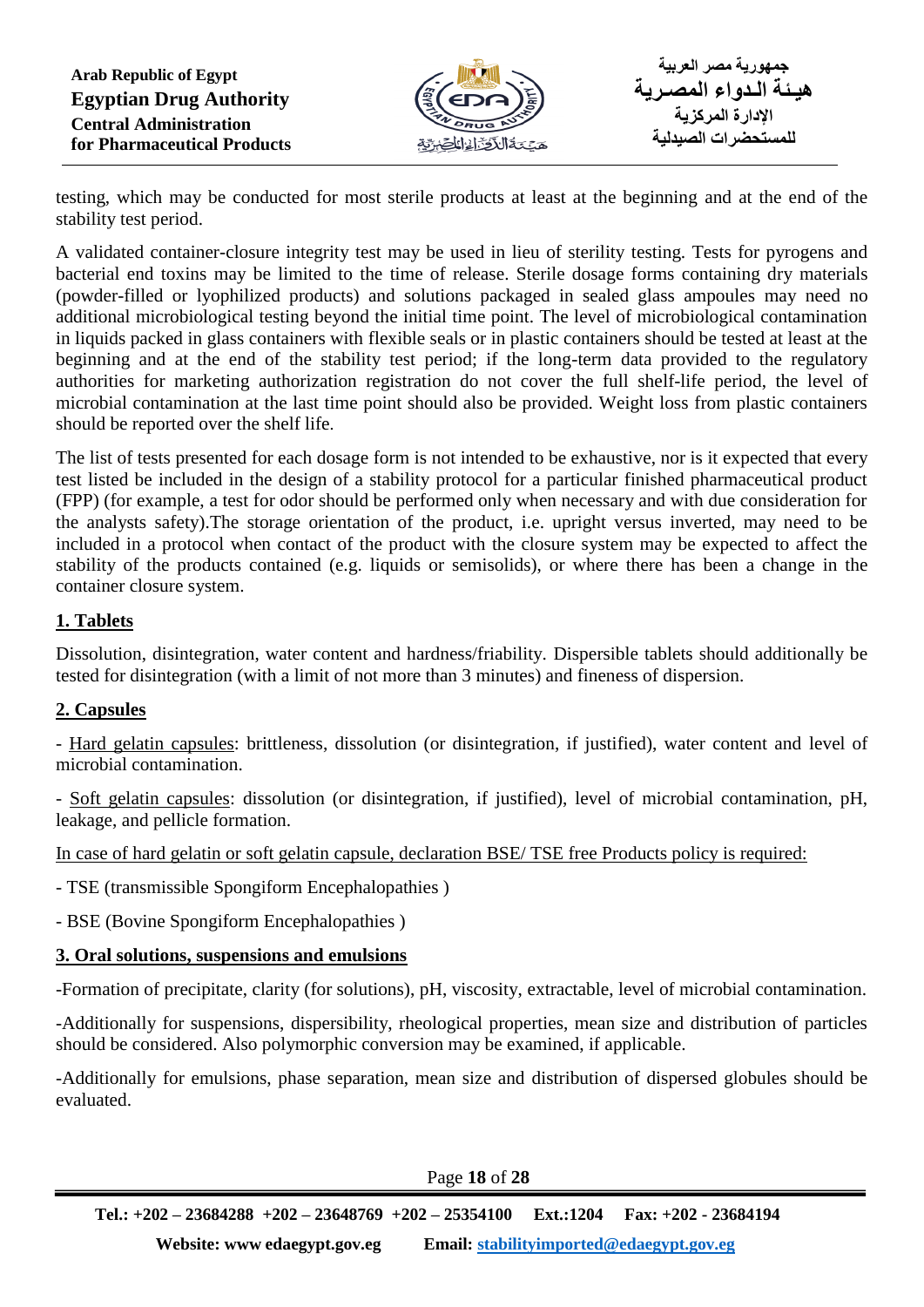

#### **4. Powders and granules for oral solution or suspension**

-Water content and reconstitution time.

-Reconstituted products (solutions and suspensions) should be evaluated as described above under "Oral solutions suspensions and emulsions", after preparation according to the recommended labeling, through the maximum intended use period.

#### **5. Metered-dose inhalers and nasal aerosols**

-Dose content uniformity, labeled number of medication actuations per container meeting dose content uniformity, aerodynamic particle size distribution, microscopic evaluation, water content, leak rate, level of microbial contamination, valve delivery (shot weight), extractable/leachables from plastic and elastomeric components, weight loss, pump delivery, foreign particulate matter and extractable/leachables from plastic and elastomeric components of the container, closure and pump. Samples should be stored in upright and inverted/on-the-side orientations.

-For suspension-type aerosols, microscopic examination of appearance of the valve components and container's contents for large particles, changes in morphology of the API particles, extent of agglomerates, crystal growth, foreign particulate matter, corrosion of the inside of the container or deterioration of the gaskets.

#### **6. Nasal sprays: solutions and suspensions**

-Clarity (for solution), level of microbial contamination, pH, particulate matter, unit spray medication content uniformity, number of actuations meeting unit spray content uniformity per container, droplet and/ or particle size distribution, weight loss, pump delivery, microscopic evaluation (for suspensions), foreign particulate matter and extractables/leachables from plastic and elastomeric components of the container, closure and pump.

#### **7. Topical, ophthalmic and otic preparations**

Included in this broad category are ointments, creams, lotions, paste, gel, solutions, eye drops and cutaneous sprays.

- Topical preparations should be evaluated for clarity, homogeneity, pH, suspend ability (for lotions), consistency, viscosity, particle size distribution (for suspensions, when feasible), level of microbial contamination/sterility and weight loss (when appropriate).

- Evaluation of ophthalmic or otic products (e.g. creams, ointments, solutions and suspensions) should include the following additional attributes: sterility, particulate matter and extractable volume.

- Evaluation of cutaneous sprays should include: pressure, weight loss, net weight dispensed, delivery rate, level of microbial contamination, spray pattern, water content and particle size distribution (for suspensions).

#### **8. Suppositories**

Disintegration and dissolution (at 37 °C) and as appropriate for the type, net filled content, rupture time, melting and solidification, liquefaction/softening time, leakage, pellicles and pH.

#### **9. Small volume Parenterals (SVPs)**

-Color, clarity (for solutions), particulate matter, pH, sterility, endotoxins.

Page **19** of **28**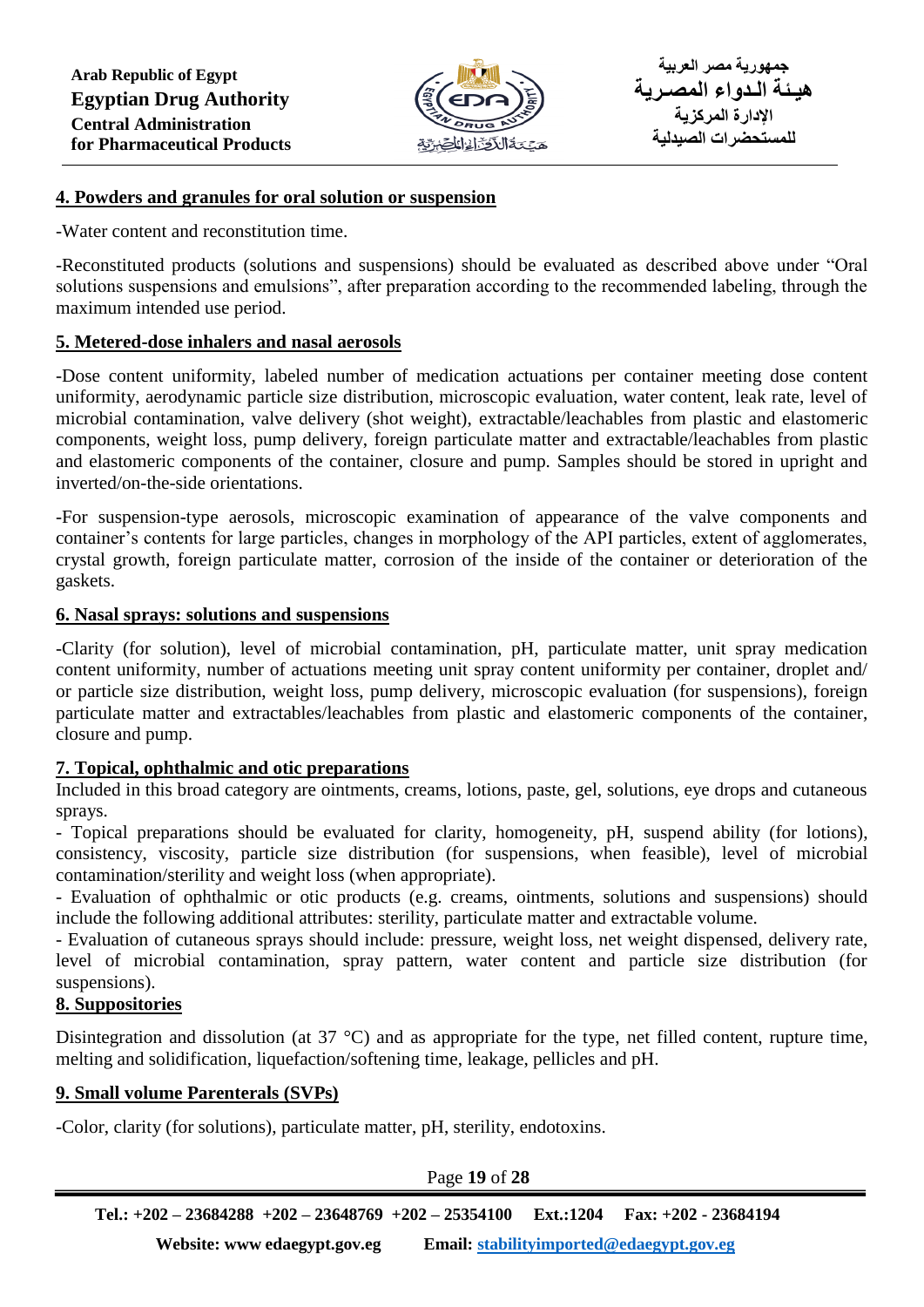

-Stability studies for powders for injection solution should include monitoring for color, reconstitution time and water content. Specific parameters to be examined at appropriate intervals throughout the maximum intended use period of the reconstituted drug product, stored under condition(s) recommended on the label, should include clarity, color, pH, sterility, pyrogen/endotoxin and particulate matter. It may be appropriate to consider monitoring of sterility after reconstitution into a product, e.g. dual-chamber syringe, where it is claimed that reconstitution can be performed without compromising sterility.

-The stability studies for suspension for injection should include, in addition, particle size distribution, dispersibility, specific gravity, re-suspendability, rheological properties and dissolution (when applicable). Content uniformity may be considered a stability indicating parameter for the primary stability studies of a depot injection such as depomedroxyprogesterone acetate (DMPA) (refer to the WHO Prequalification Team-medicines (PQTm) DMPA guidance document published on the PQTm website)

-The stability studies for emulsion for injection should include, in addition, phase separation, viscosity, mean size and distribution of dispersed phase globules.

## **10. Large volume parenterals (LVPs)**

Color, clarity, particulate matter, pH, osmolality test, sterility, pyrogen/endotoxin and volume.

## **11. Transdermal patches**

In vitro release rates, leakage, level of microbial contamination/sterility, peel and adhesive forces.

#### **Appendix 2: Recommended labeling statements**

-The statements that should be used if supported by the stability studies for finished pharmaceutical products (FPPs) are listed in Table below

#### **Testing condition under which the stability of the FPP has been demonstrated Recommended labeling statement <sup>a</sup>**

# Page **20** of **28**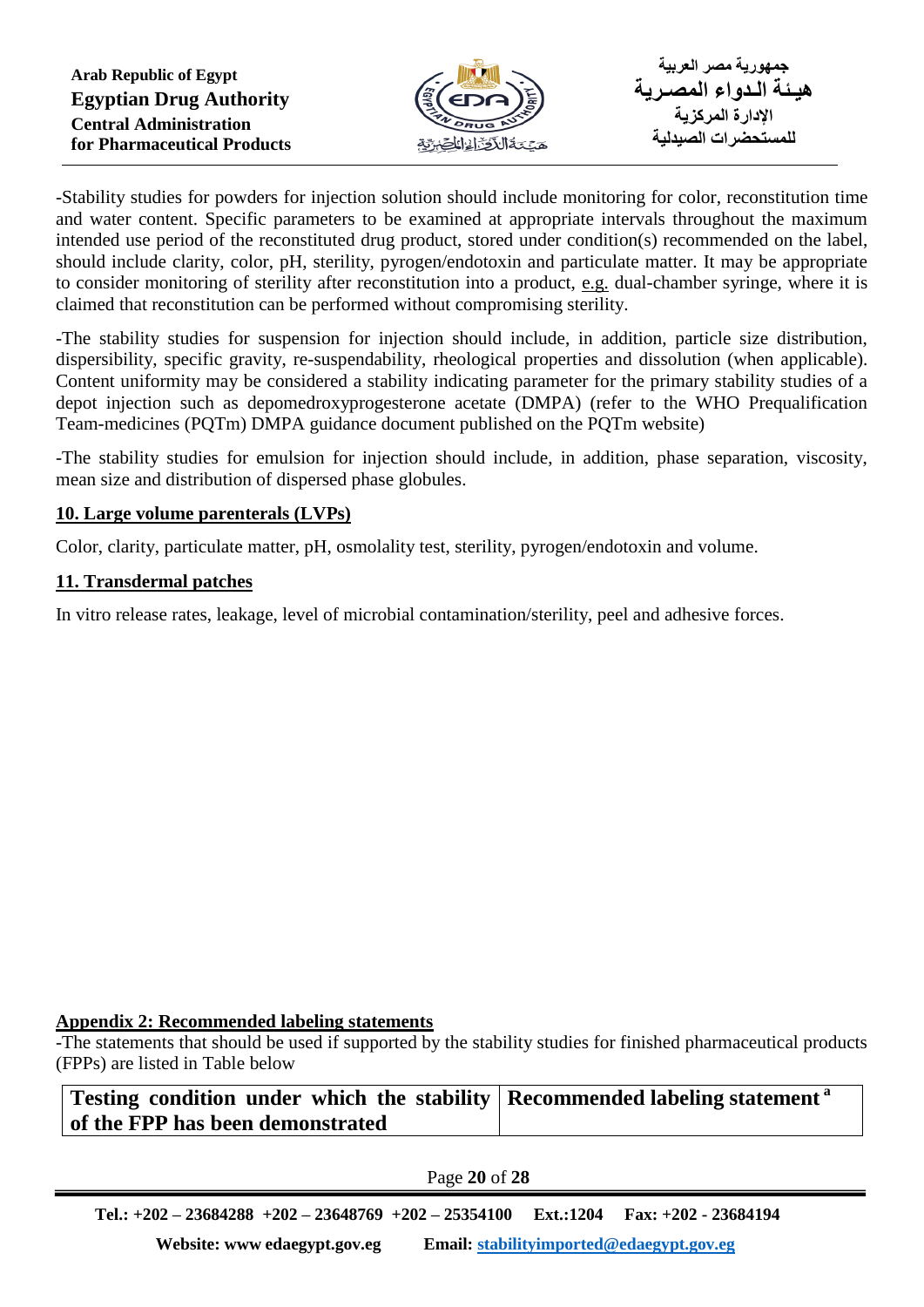

| $25^{\circ}$ C/60% RH (long-term)                   | Don't store above $25^{\circ}$ C                         |
|-----------------------------------------------------|----------------------------------------------------------|
| 40° C/75% RH (accelerated)                          |                                                          |
| $25^{\circ}$ C/60% RH (long-term)                   | Don't store above $25^{\circ}C^{b}$                      |
| 30° C/65% RH (intermediate, failure of accelerated) |                                                          |
| $30^{\circ}$ C/65% RH (long-term)                   | Don't store above $30^{\circ}C^{b}$                      |
| $40^{\circ}$ C/75% RH (accelerated)                 |                                                          |
| 30 °C/75% RH (long-term) 40 °C/75% RH               | Do not store above $30^{\circ}$ C                        |
| (accelerated)                                       |                                                          |
| $5^{\circ}C \pm 3^{\circ}C$                         | Store in a refrigerator (2 $\degree$ C to 8 $\degree$ C) |
| $-20$ °C $\pm$ 5 °C                                 | Store in freezer                                         |

-During storage, shipment and distribution of the FPP, the current good distribution practices (GDP) for Pharmaceutical products are to be observed (3). Details on storage and labeling requirements can be found in **WHO guide** to good storage practices for pharmaceuticals (2).

**b** "Protect from moisture" should be added as applicable.

-In principle, FPPs should be packed in containers that ensure stability and protect the FPP from deterioration. A storage statement should not be used to compensate for inadequate or inferior packaging. Additional labeling statements that could be used in cases where the result of the stability testing demonstrates limiting factors are listed in Table below.

| <b>Limiting factors</b>                 | Additional labeling statements, where relevant                        |  |
|-----------------------------------------|-----------------------------------------------------------------------|--|
|                                         |                                                                       |  |
| FPPs that cannot tolerate refrigeration | "Do not refrigerate or freeze"                                        |  |
| FPPs that cannot tolerate freezing      | "Do not freeze"                                                       |  |
| Light-sensitive FPPs                    | "Protect from light"                                                  |  |
| FPPs that cannot tolerate excessive     | "Store and transport not above 30 °C"                                 |  |
| heat, e.g. suppositories                |                                                                       |  |
| Hygroscopic FPPs                        | "Store in dry condition"                                              |  |
| Packaging (with the packaging format    | "Store in the original package"                                       |  |
| specified in the statement, e.g. bottle | "Keep the container in the outer carton"                              |  |
| blister)                                | "Keep the container tightly closed in order to protect from light and |  |
|                                         | moisture"                                                             |  |

**a** Depending on the pharmaceutical form and the properties of the FPP, there may be a risk of deterioration due to physical changes if subjected to low temperatures, e.g. liquids and semi-solids. Low temperatures may also have an effect on the packaging in certain cases. An additional statement may be necessary to take account of this possibility.

#### **Appendix 3: Interpretation of storage statements for products approved in climatic zone II when the products are to be distributed in Egypt**

-In order to ensure the safe use of medicines in recipient countries, the wording on labeling storage statements must be considered in the context of both the region in and for which the stability studies were

Page **21** of **28**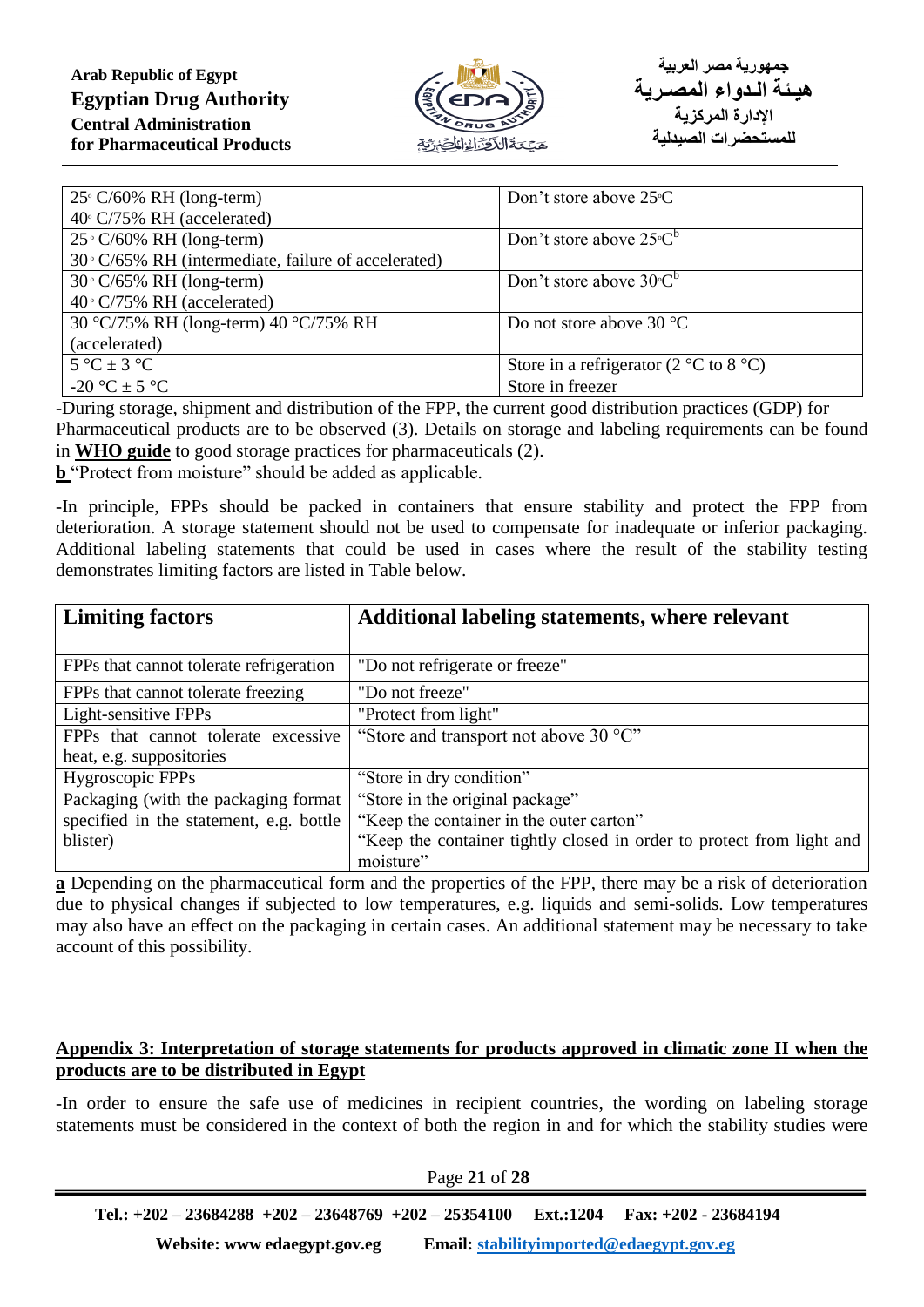

conducted and the region (s) in which the products are intended to be distributed. For example, for products approved in a zone II region the stability testing has usually been conducted at accelerated conditions and at zone II long-term conditions. Demonstrated stability at zone II conditions may result in a label storage statement of "Store between 15 and 30 °C" in line with the convention of some zone II regions. A product with such a statement, received in Egypt, would be expected to have demonstrated stability at zone IVa long-term stability conditions. However, when the stability was demonstrated at zone II long-term conditions, the appropriate statement for distribution in a **zone IVa** region would be "Do not store above 25 °C". Typical examples of the storage statements for products approved in zone II, with examples of the stability data on which the statements are based and the corresponding recommended storage statement for distribution in Egypt are provided in Table below.

| -Examples of stability data and storage statements for products approved in climatic Zone II and the |  |  |
|------------------------------------------------------------------------------------------------------|--|--|
| recommended storage statements (for distribution in Egypt) based on the Same data                    |  |  |

|                                           | commented storage statements (for ustribution in Egypt) based on the sume unto |                                      |
|-------------------------------------------|--------------------------------------------------------------------------------|--------------------------------------|
| for<br>Storage<br>statement               | Examples of stability data on which the                                        | Recommended<br>storage               |
| products approved in zone II              | statements are based                                                           | statement for products to be         |
|                                           |                                                                                | distributed in Egypt                 |
| This medicinal product does               | (finished)<br>accelerated<br>Zone<br>$\mathbf{H}$<br>$+$                       | "Do not store above $25 \degree C$ . |
| require<br>any<br>special<br>not          | pharmaceutical product (FPP) is stable at                                      | Protect from moisture"               |
| storage conditions (or similar,           | long-term conditions, with no significant                                      |                                      |
| i.e. no                                   | change at accelerated conditions                                               |                                      |
| temperature mentioned)                    |                                                                                |                                      |
| This medicinal product does               | Zone II + Zone IV $b$ +                                                        | "Do not store above $30^{\circ}$ C"  |
| require<br>any<br>special<br>not          | Accelerated (FPP is stable at long-term                                        |                                      |
| storage                                   | conditions (zones II and IVb), with no                                         |                                      |
| conditions                                | significant change at accelerated                                              |                                      |
|                                           | conditions)                                                                    |                                      |
| Do not store above 30 °C                  | Zone IVa + accelerated (FPP is stable at                                       | "Do not store above $30^{\circ}$ C,  |
|                                           | long term conditions, with significant                                         | Avoid excursions. Protect            |
|                                           | change at accelerated conditions)                                              | from moisture"                       |
| Store at 15 $\degree$ C to 30 $\degree$ C | Zone II + accelerated (FPP is stable at                                        | "Do not store above 25 °C.           |
| OR                                        | long term conditions, with no significant                                      | Protect from moisture"               |
| Store at 25 $\degree$ C; excursions       | change at accelerated conditions)                                              |                                      |
| permitted to 15 $\degree$ C to            |                                                                                |                                      |
| 30 °C                                     |                                                                                |                                      |
| OR                                        |                                                                                |                                      |
| Store at controlled room                  |                                                                                |                                      |
| temperature $(15-30 \degree C)$ .         |                                                                                |                                      |
|                                           |                                                                                |                                      |

**Note**: Zone II is 25 °C/60% RH, zone IVa is 30 °C/65% RH and zone IVb is 30 °C/75% RH. **Note**: IVa may be acceptable in lieu of IVb when humidity is not an issue, for example, for storage in glass container.

**Appendix 4 (ICH-Q1E): Decision Tree for Data Evaluation for Shelf Life Estimation for Drug Products (excluding Frozen Products)**

Page **22** of **28**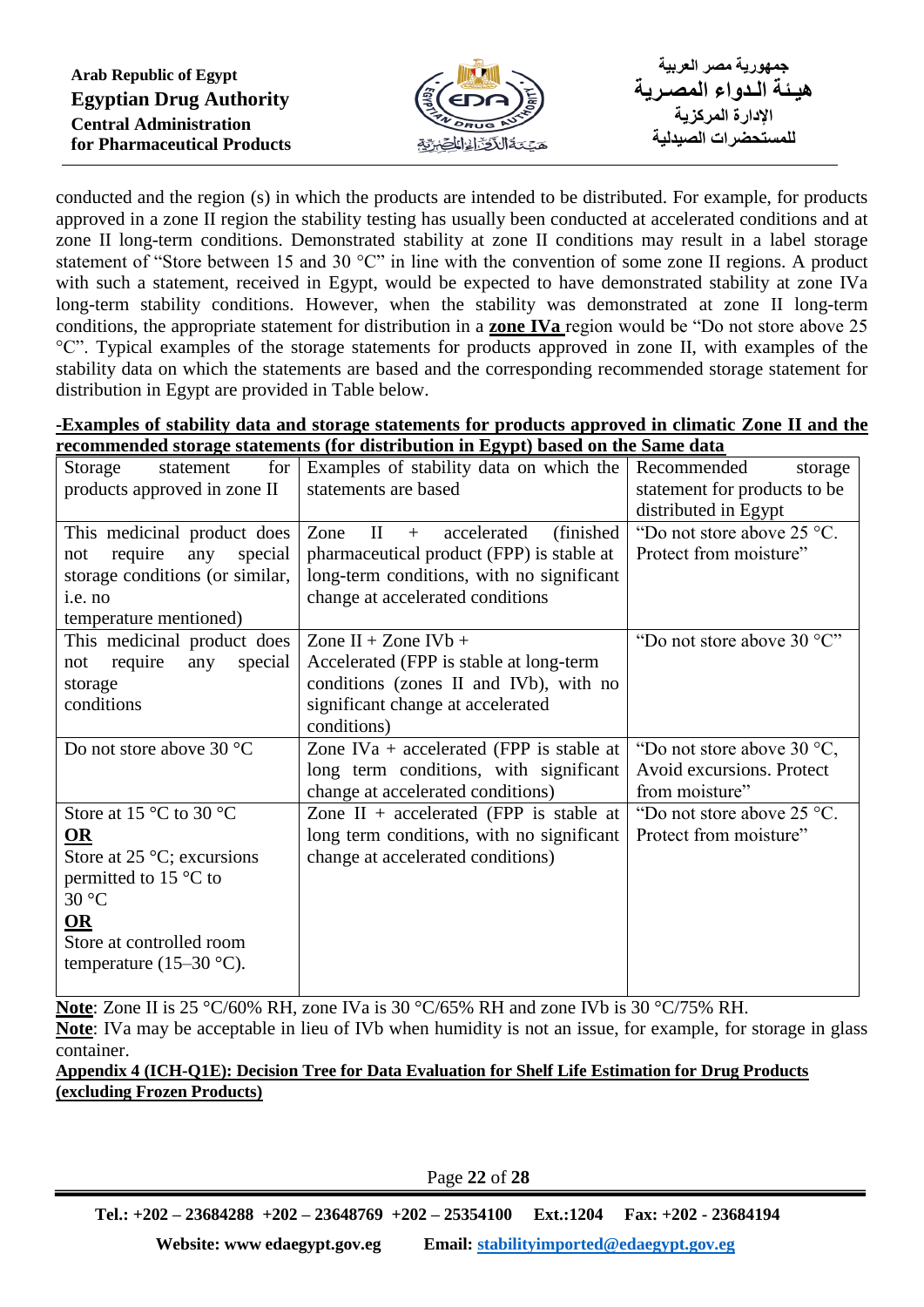**Arab Republic of Egypt Egyptian Drug Authority Central Administration for Pharmaceutical Products**



**جمهورية مصر العربية هيـئة الـدواء المصـرية اإلدارة المركزية للمستحضرات الصيدلية**



Page **23** of **28**

**Tel.: +202 – 23684288 +202 – 23648769 +202 – 25354100 Ext.:1204 Fax: +202 - 23684194 Website: www edaegypt.gov.eg Email: [stabilityimported@edaegypt.gov.eg](mailto:stabilityimported@edaegypt.gov.eg)**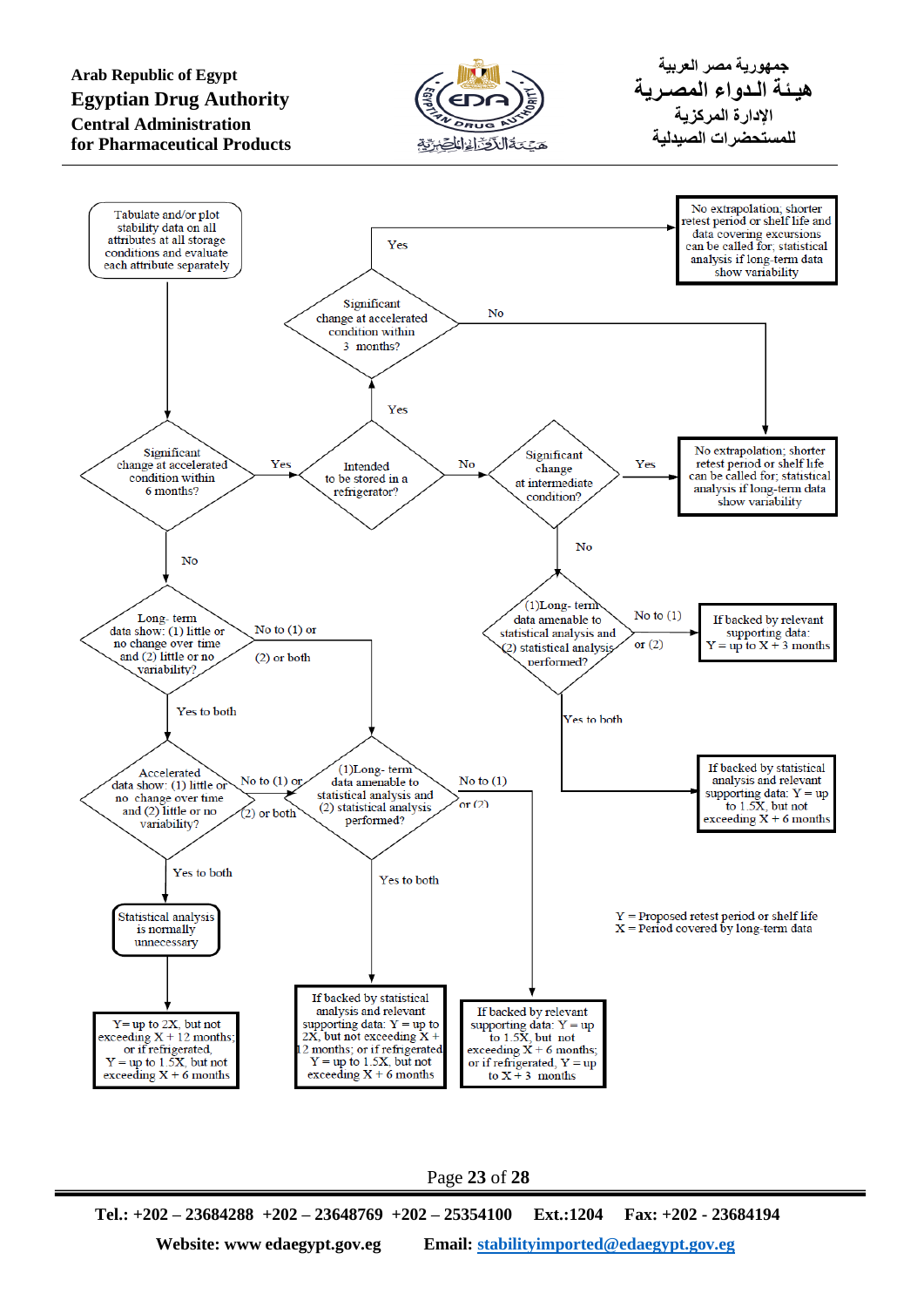**Arab Republic of Egypt Egyptian Drug Authority Central Administration for Pharmaceutical Products**



# **Glossary:**

The definitions given below apply to the terms used in this guideline and provided to facilitate interpretation of the guidelines.

## **Accelerated testing**

Studies designed to increase the rate of chemical degradation and physical change of an API or FPP by using exaggerated storage conditions as part of the stability testing program. The data thus obtained, in addition to those derived from long-term stability studies, may be used to assess longer-term chemical effects under non-accelerated conditions and to evaluate the impact of short-term excursions outside the label storage conditions, as might occur during shipping. The results of accelerated testing studies are not always predictive of physical changes.

# **Active pharmaceutical ingredient (API)**

Any substance or mixture of substances intended to be used in the manufacture of a pharmaceutical dosage form and that, when so used, becomes an active ingredient of that pharmaceutical dosage form. Such substances are intended to furnish pharmacological activity or other direct effect in the diagnosis, cure, mitigation, treatment, or prevention of disease or to affect the structure and function of the body.

# **Batch**

A defined quantity of starting material, packaging material or finished pharmaceutical product (FPP) processed in a single process or series of processes so that it is expected to be homogeneous. It may sometimes be necessary to divide a batch into a number of sub-batches, which are later brought together to form a final homogeneous batch. In the case of terminal sterilization, the batch size is determined by the capacity of the autoclave. In continuous manufacture, the batch must correspond to a defined fraction of the production, characterized by its intended homogeneity. The batch size can be defined either as a fixed quantity or as the amount produced in a fixed time interval.

# **Bracketing**

The design of stability schedule such that only samples at the extremes of certain design factors, e.g. strength and package size, are tested at all-time points as in a full design. The design assumes that the stability of any intermediate levels is represented by the stability of the extremes tested. Where a range of strengths is to be tested, bracketing is applicable if the strengths are identical or very closely related in composition (e.g. for a tablet range made with different compression weights of a similar basic granulation, or a capsule range made by filling different plug fill weights of the same basic composition into different size capsule shells). Bracketing can be applied to different container sizes or different fills in the same container closure system.

# **Climatic zone**

The zones into which the world is divided based on the prevailing annual climatic conditions.

| <b>Climatic zone</b> | <b>Definition</b>                     | Long term testing       |
|----------------------|---------------------------------------|-------------------------|
|                      | Temperate climate                     | $21^{0}$ C / 45% RH     |
|                      | Subtropical and Mediterranean climate | $25^{\circ}$ C / 60% RH |
|                      | Hot/dry climate                       | $30^0$ C / 35% RH       |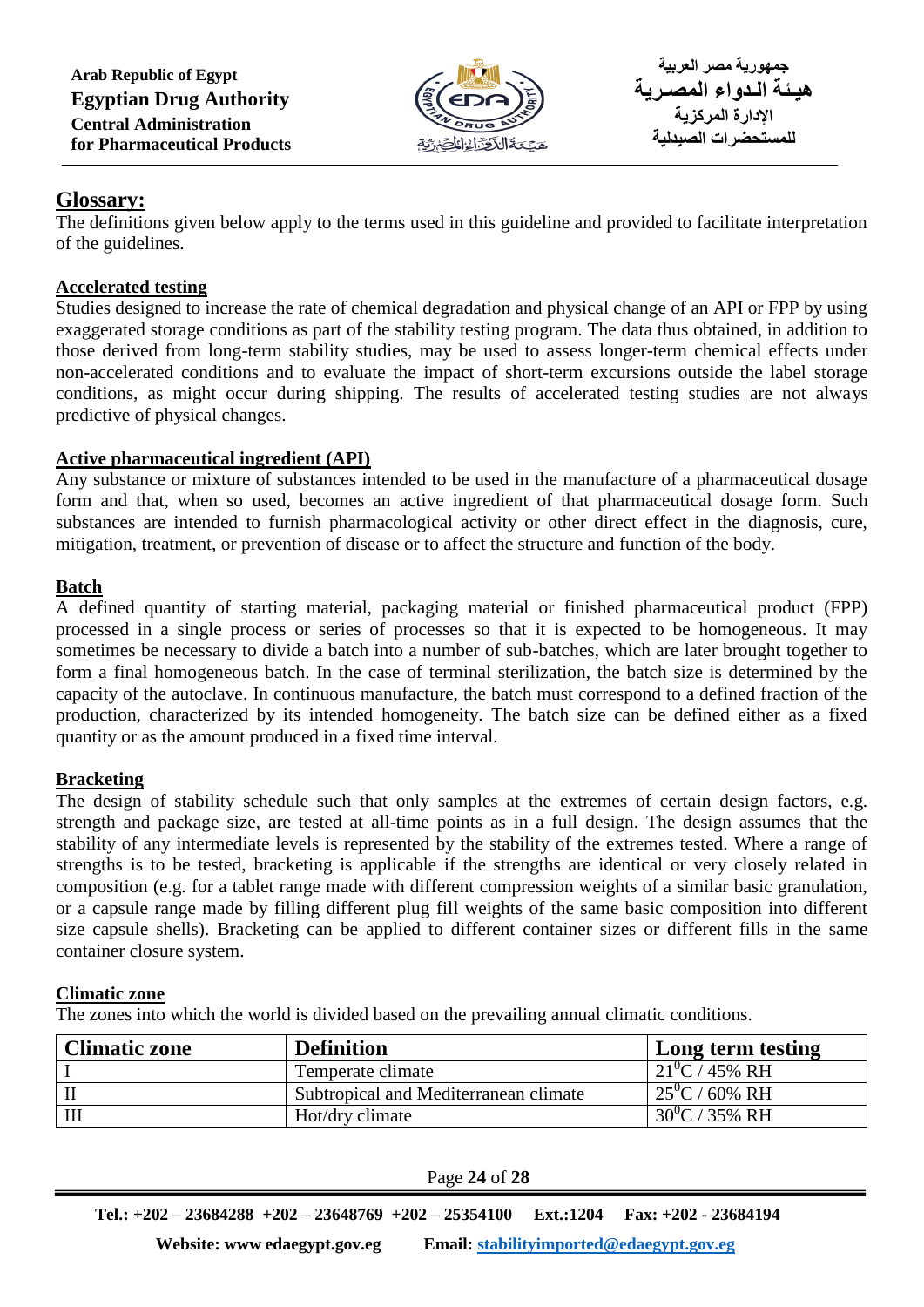

| $\mathbf{I}$<br>IV b | Hot/humid climate<br>humid climate<br>Hot/very | <b>RH</b><br>$30^{\circ}$<br>$5\%$ .<br>R <sub>H</sub><br>$30^{\circ}$<br>$5\%$ |
|----------------------|------------------------------------------------|---------------------------------------------------------------------------------|
| ---                  |                                                |                                                                                 |

**N.B**:

Egypt is categorized in **climatic zone (IV a)**, However studies performed at  $25^{\circ}$ C / 60% RH would be accepted by submitting commitment for taking the responsibility of protecting the product under this condition in the **below cases**:

- If  $25^0C$  storage condition is mentioned in the CPP.

- Legalized declaration form the company of  $25^{\circ}$ C storage condition in case of the mentioned storage conditions in Smpc (summary of pharmaceutical product) as "it doesn't require any specialized conditions".

#### **Commitment batches**

Production batches of a FPP for which the stability studies are initiated or completed post-approval through a commitment made in a regulatory application.

#### **Container closure system**

The sum of packaging components that together contains and protects the dosage form. This includes primary packaging components and secondary packaging components, if the latter are intended to provide additional protection to the FPP. A packaging system is equivalent to a container closure system.

#### **Dosage form**

The form of the FPP, e.g. tablet, capsule, elixir or suppository.

#### **Excipient**

A substance or compound, other than the API and packaging materials, that is intended or designated to be used in the manufacture of a FPP.

#### **Expiry date**

The date given on the individual container (usually on the label) of a product up to and including which the API and FPP are expected to remain within specifications, if stored correctly. It is established for each batch by adding the shelf-life to the date of manufacture.

#### **Finished pharmaceutical product (FPP)**

A product that has undergone all stages of production, including packaging in its final container and labeling. An FPP may contain one or more APIs.

#### **Impermeable containers**

Containers that provide a permanent barrier to the passage of gases or solvents e.g. sealed aluminium tubes for semisolids, sealed glass ampoules for solutions and aluminum/aluminum blisters for solid dosage forms.

#### **Long-term stability studies**

Experiments on the physical, chemical, biological, biopharmaceutical and microbiological characteristics of an API or FPP, during and beyond the expected shelf-life and storage periods of samples under the storage conditions expected in the intended market. The results are used to establish the re-test period or the shelflife, to confirm the projected re-test period and shelf-life, and to recommend storage conditions.

Page **25** of **28 Tel.: +202 – 23684288 +202 – 23648769 +202 – 25354100 Ext.:1204 Fax: +202 - 23684194 Website: www edaegypt.gov.eg Email: [stabilityimported@edaegypt.gov.eg](mailto:stabilityimported@edaegypt.gov.eg)**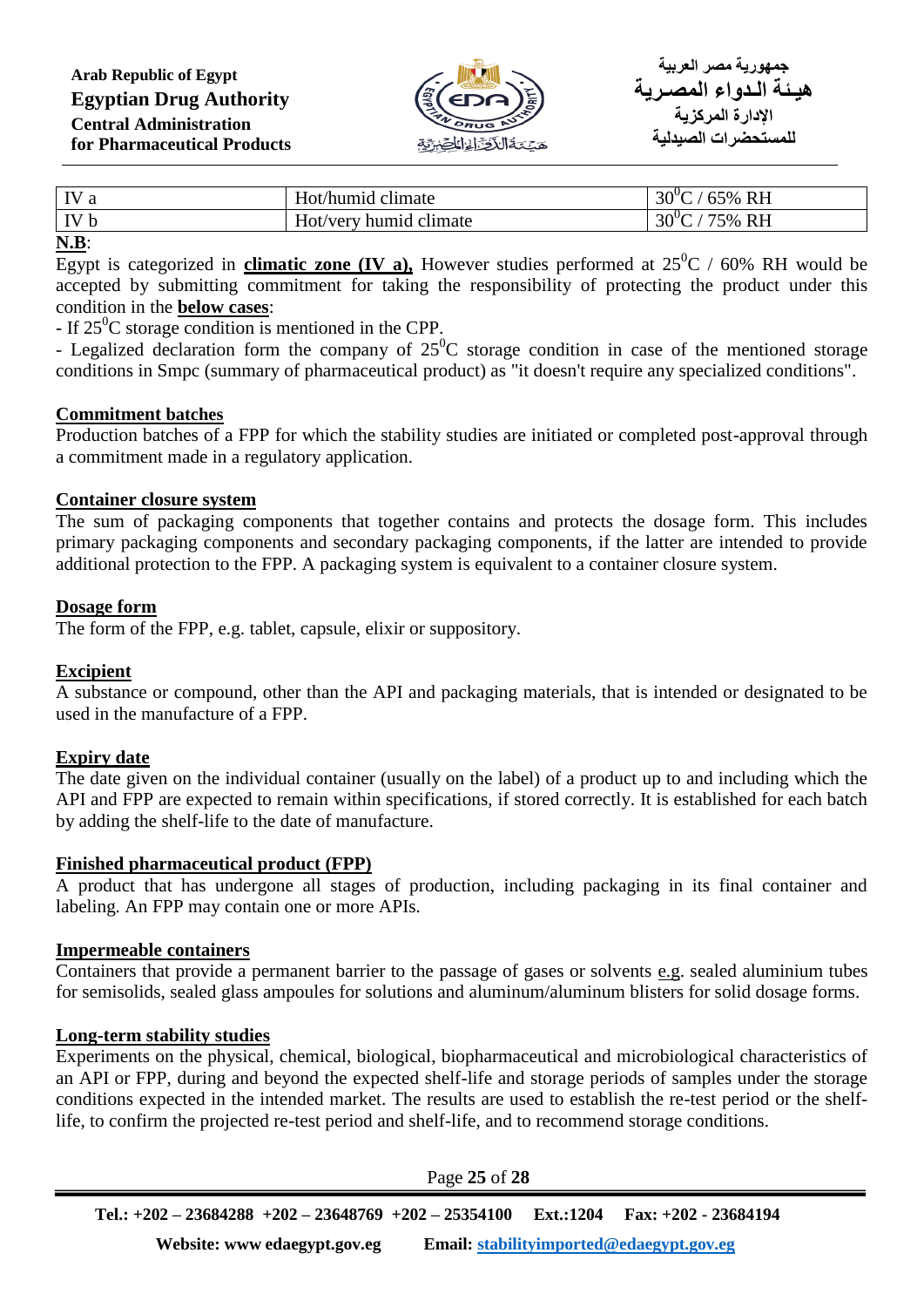

#### **Matrixing**

The design of a stability schedule such that a selected subset of the total number of possible samples for all factor combinations is tested at a specified time point. At a subsequent time point, another subset of samples for all factor combinations is tested. The design assumes that the stability of each subset of samples tested represents the stability of all samples at a given time point. The differences in the samples for the same FPP should be identified as, for example, covering different batches, different strengths, different sizes of the same container closure system, and, possibly in some cases, different container closure systems.

#### **Ongoing stability study**

The study carried out by the manufacturer on production batches according to a predetermined schedule in order to monitor, confirm and extend the shelf-life of the FPP.

#### **Pilot-scale batch**

A batch of an API or FPP manufactured by a procedure fully representative of and simulating that to be applied to a full production-scale batch. For example, for solid oral dosage forms, a pilot scale is generally, at a minimum, one-tenth that of a full production scale or 100,000 tablets or capsules, whichever is the larger; unless otherwise adequately justified.

#### **Primary batch**

A batch of an API or FPP used in a stability study, from which stability data are submitted in a registration application for the purpose of establishing a re-test period or shelf-life, as the case may be. A primary batch of an API should be at least a pilot-scale batch. For an FPP, two of the three batches should be at least pilotscale batches, and the third batch can be smaller if it is representative with regard to the critical manufacturing steps. However, a primary batch may be a production batch.

#### **Production batch**

A batch of an API or FPP manufactured at production scale by using production equipment in a production facility as specified in the application.

#### **Provisional shelf-life**

A provisional expiry date which is based on acceptable accelerated and available long-term data for the FPP to be marketed in the proposed container closure system.

#### **Release specification**

The combination of physical, chemical, biological, and microbiological tests and acceptance criteria that determine the suitability of an API or FPP at the time of its release.

#### **Semi-permeable containers**

Containers that allow the passage of solvent, usually water, while preventing solute loss. The mechanism for solvent transport occurs by adsorption into one container surface, diffusion through the bulk of the container

Page **26** of **28 Tel.: +202 – 23684288 +202 – 23648769 +202 – 25354100 Ext.:1204 Fax: +202 - 23684194 Website: www edaegypt.gov.eg Email: [stabilityimported@edaegypt.gov.eg](mailto:stabilityimported@edaegypt.gov.eg)**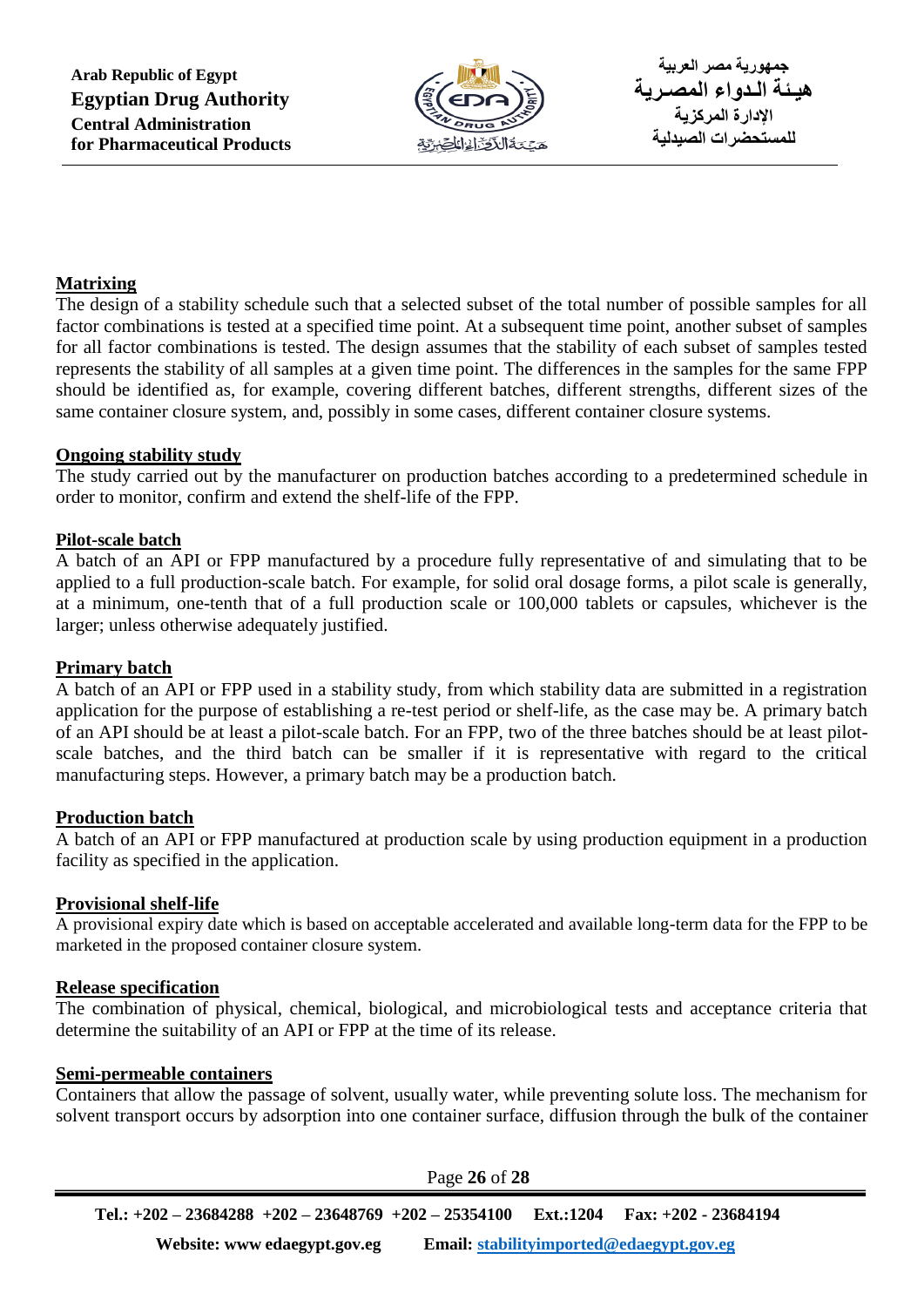

material, and desorption from the other surface. Transport is driven by a partial-pressure gradient. Examples of semi-permeable containers include plastic bags and semi-rigid, low-density polyethylene (LDPE) pouches for large volume parenterals (LVPs), and LDPE ampoules, bottles and vials.

## **Shelf-life**

The period of time during which FPP, if stored correctly, is expected to comply with the specification as determined by stability studies on a number of batches of the FPP. The shelf-life is used to establish the expiry date of each batch.

#### **Shelf-life specification**

The combination of physical, chemical, biological, and microbiological tests and acceptance criteria that an FPP should meet throughout its shelf-life.

## **Significant change**

In general "significant change" for an FPP is defined as:

- 1. A 5% or more change in assay from its initial content of API(s), or failure to meet the acceptance criteria for potency when using biological or immunological procedures. (*Note*: other values may be applied, if justified, to certain products, such as multivitamins and herbal preparations.)
- 2. Any degradation product exceeding its acceptance criterion.
- 3. Failure to meet the acceptance criteria for appearance, physical attributes and functionality test (e.g. color, phase separation, re-suspendability, caking, hardness, and dose delivery per actuation). However, some changes in physical attributes (e.g. softening suppositories, melting of creams or partial loss of adhesion for transdermal products) may be expected under accelerated conditions.
- 4. Also, as appropriate for the dosage form:
- 5. Failure to meet the acceptance criterion for pH; or
- 6. Failure to meet the acceptance criteria for dissolution for 12 dosage units.

# **Specification**

A list of tests, references to analytical procedures, and appropriate acceptance criteria, which are numerical limits, ranges or other criteria for the tests described. It establishes the set of criteria to which a FPP should conform to be considered acceptable for its intended use.

#### **Stability indicating methods**

Validated analytical procedures that can detect the changes with time in the chemical, physical or microbiological properties of the API or FPP, and that are specific so that the content of the API, degradation products, and other components of interest can be accurately measured without interference.

#### **Stability studies (stability testing)**

Long-term and accelerated (and intermediate) studies undertaken on primary and/or commitment batches according to a prescribed stability protocol to establish or confirm the re-test period (or shelf-life) of an API or the shelf-life of an FPP.

Page **27** of **28**